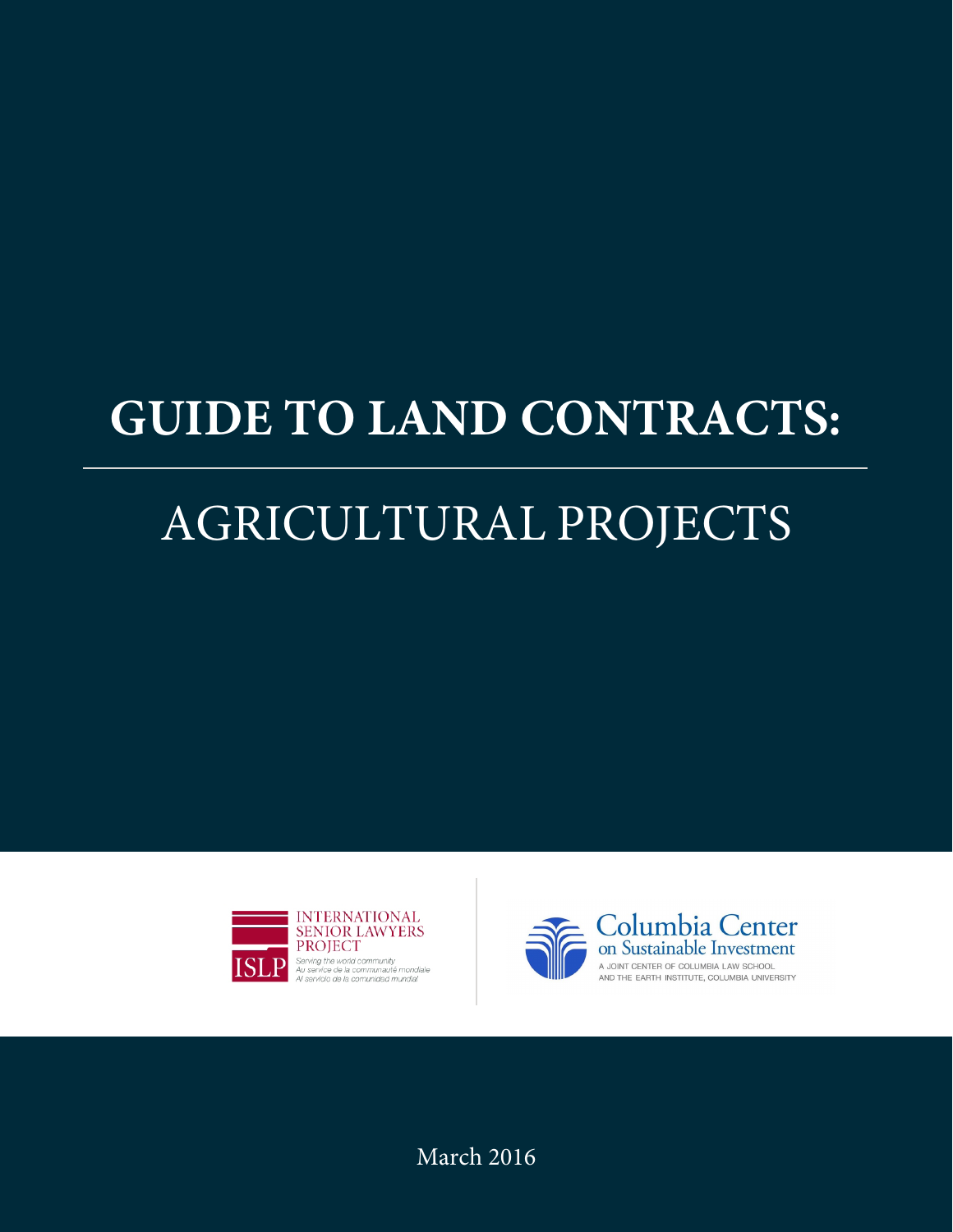#### **ACKNOWLEDGEMENTS**

This Guide was prepared by **International Senior Lawyers Project** (ISLP) staff and volunteers in collaboration with the **Columbia Center on Sustainable Investment** (CCSI). We would specifically like to acknowledge the time and inputs of:

- ISLP Staff—Heather Eisenlord, Ashley Starr Kinseth, Amanda Addison, Diana McGinley, and Bethany Saul
- ISLP Volunteers—Dinah Shelton, Nora Mbagathi, Robert Mansell, Jesse McCormick, Marcia Cleveland, and Richard Spencer
- CCSI Staff—Kaitlin Cordes and Sam Szoke-Burke

**ISLP:** The International Senior Lawyers Project is a non-profit organization that seeks to foster just and accountable development that is sustainable, supportive of human rights, and strengthens the rule of law. It strategically mobilizes its unique network of highly skilled and experienced pro bono lawyers to assist, train, and empower civil society and governments around the world in ways that better enable the benefits from development and investment to be shared equitably with legitimate developing country governments and their people.

**CCSI:** The Columbia Center on Sustainable Investment (CCSI), a joint center of Columbia Law School and the Earth Institute at Columbia University, is the only university-based applied research center and forum dedicated to the study, practice and discussion of sustainable international investment. CCSI's mission is to develop practical approaches for governments, investors, communities and other stakeholders to maximize the benefits of international investment for sustainable development.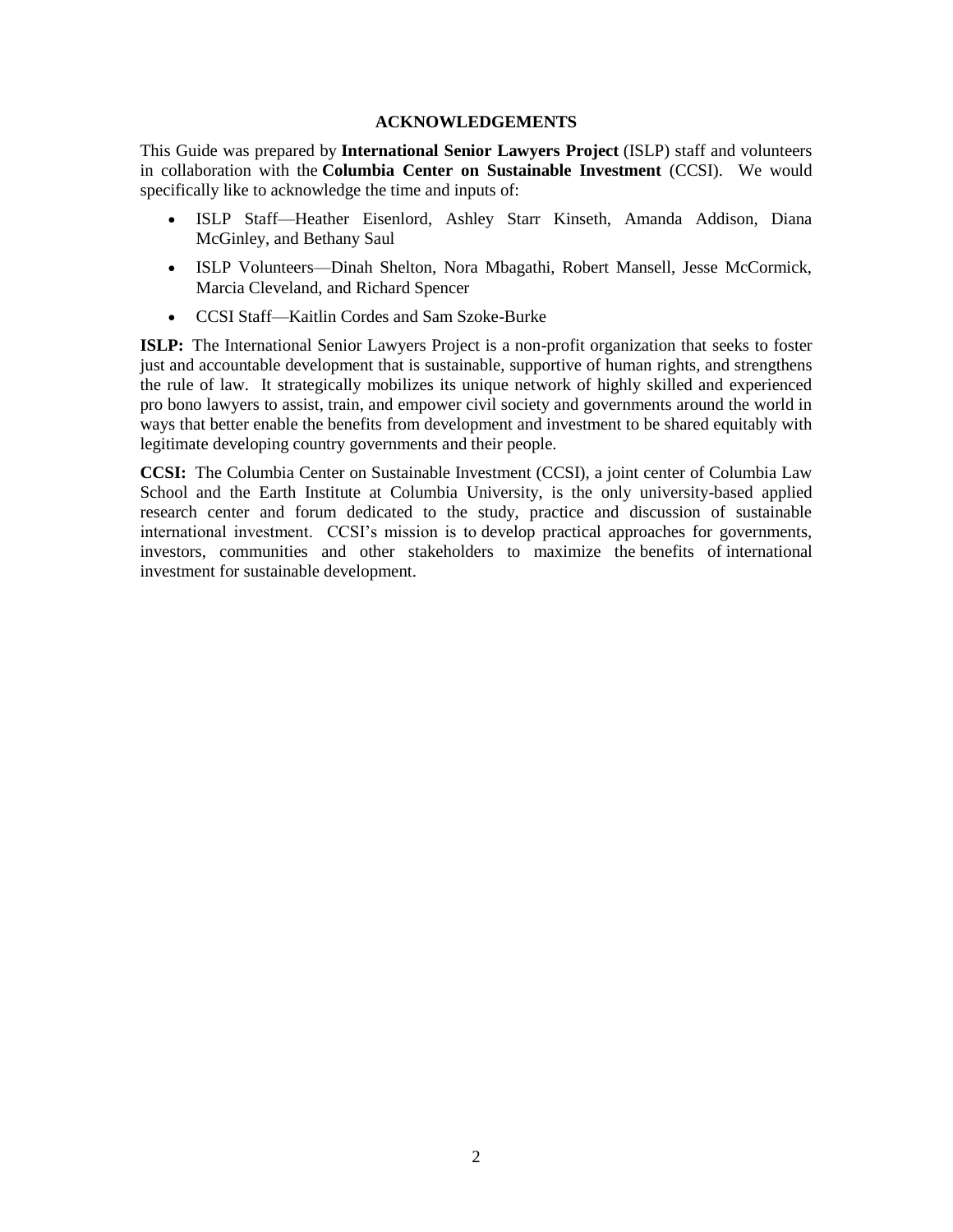# **TABLE OF CONTENTS**

| $\mathbf{1}$   |              |                                                                               |  |
|----------------|--------------|-------------------------------------------------------------------------------|--|
|                | 1.1          |                                                                               |  |
|                | 1.2          |                                                                               |  |
|                | 1.3          | The impact of contract negotiation and drafting on agricultural investments 5 |  |
| $\overline{2}$ |              |                                                                               |  |
|                | 2.1          |                                                                               |  |
|                | 2.2          |                                                                               |  |
|                | 2.3          |                                                                               |  |
|                | 2.4          |                                                                               |  |
|                | 2.5          |                                                                               |  |
|                | 2.6          |                                                                               |  |
|                | 2.7          |                                                                               |  |
|                | 2.8          |                                                                               |  |
|                | 2.9          |                                                                               |  |
|                | 2.10         |                                                                               |  |
|                | 2.11         |                                                                               |  |
|                | 2.12         |                                                                               |  |
|                |              | 2.12.1                                                                        |  |
|                |              | 2.12.2                                                                        |  |
|                |              | 2.12.3                                                                        |  |
|                |              | 2.12.4                                                                        |  |
|                | 2.13         |                                                                               |  |
|                |              | 2.13.1                                                                        |  |
|                |              | 2.13.2                                                                        |  |
|                |              | 2.13.3                                                                        |  |
|                |              | 2.13.4                                                                        |  |
|                |              | 2.13.5                                                                        |  |
|                |              | 2.13.6                                                                        |  |
|                |              | 2.13.7                                                                        |  |
|                |              | 2.13.8                                                                        |  |
|                | 2.14         |                                                                               |  |
|                | 2.15         |                                                                               |  |
|                | 2.16         |                                                                               |  |
|                | 2.17         |                                                                               |  |
|                | 2.18         |                                                                               |  |
|                | 2.19<br>2.20 |                                                                               |  |
|                | 2.21         |                                                                               |  |
|                | 2.22         |                                                                               |  |
|                | 2.23         |                                                                               |  |
|                | 2.24         |                                                                               |  |
|                | 2.25         |                                                                               |  |
|                | 2.26         |                                                                               |  |
|                | 2.27         |                                                                               |  |
|                |              |                                                                               |  |
| $\mathbf{3}$   |              |                                                                               |  |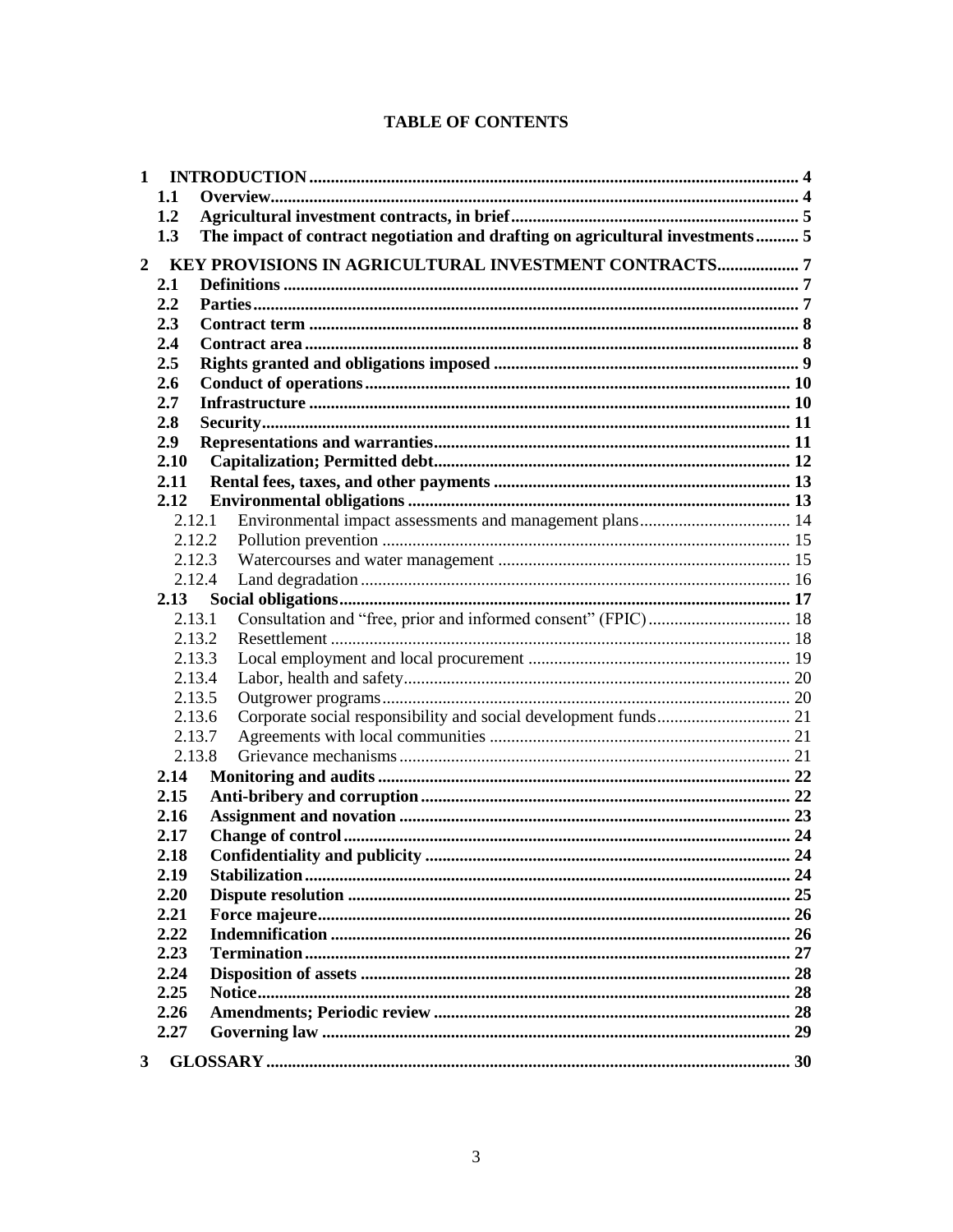#### **HOW TO USE THIS GUIDE**

This Guide was developed to assist non-lawyers in better understanding agricultural investment contracts, such as those available on OpenLandContracts.org. Agricultural investment contracts can be complex, and some provisions may be difficult to understand. This Guide aims to assist the reader in understanding technical provisions found in these contracts. This is not a guide to negotiating contracts, and does not provide model provisions.<sup>1</sup> Rather, this Guide provides explanations for common provisions, as well as a Glossary of certain legal and technical terms used herein. Terms that are included in the Glossary are italicized and bolded the first time they appear in the Guide.

# **1 INTRODUCTION**

#### **1.1 Overview**

l

At its most basic level, agriculture is the practice of cultivating soil, growing and harvesting crops, and raising livestock in order to meet human needs. Large-scale commercial agriculture, which occurs throughout the world, involves the intensive production of crops, livestock, and livestock products (for example, meat, dairy, and eggs) for sale in domestic or foreign markets. As with most businesses, the main objective of companies engaging in large-scale commercial agriculture is to generate profit. This may be achieved through crop specialization; capitalintensive farming techniques; labor-saving technologies; maximization of crop yields through practices such as fertilization, hybridization, and irrigation; and economies of scale.

Foreign investments in commercial agriculture can generate economic benefits for *host states*, such as additional revenues, increased employment opportunities for local populations and other citizens, and access to global value chains. However, if not properly managed, such investments can have significant impacts on the environment, including on water quality, soil quality, and biodiversity. Agricultural investments may also adversely impact communities on and around affected lands. This risk is heightened in states with weak governance<sup>2</sup> or with ambiguous or transitioning land tenure systems.

A central challenge for stakeholders concerned with large-scale agricultural investments particularly in low-income countries—is to identify ways to balance national economic and agricultural development goals and the global demand for *agricultural products* with other important public policy considerations, including allocation of domestic resources, rural development, food security, water management, sustaining the land's ability to provide *ecosystem services*, and safeguarding the rights of local individuals and communities. In some countries, domestic *legal frameworks*—including the constitution, laws, and regulations—govern the terms of investments in a manner that balances these concerns. In other countries, however, legal frameworks fail to adequately address critical issues such as revenue production, allocation of

<sup>1</sup> For readers seeking either a negotiating guide or model provisions, *see* Carin Smaller, "IISD Guide to Negotiating Investment Contracts for Farmland and Water," The International Institute for Sustainable Development (November 2014), available at[: https://www.iisd.org/sites/default/files/publications/iisd-guide-negotiating-investment-contracts](https://www.iisd.org/sites/default/files/publications/iisd-guide-negotiating-investment-contracts-farmland-water_1.pdf)[farmland-water\\_1.pdf](https://www.iisd.org/sites/default/files/publications/iisd-guide-negotiating-investment-contracts-farmland-water_1.pdf) (last visited Mar 7, 2016).

<sup>&</sup>lt;sup>2</sup> The Organisation for Economic Co-operation and Development (OECD) has labeled as "weak governance zones" those areas that it defines as "investment environments in which governments cannot or will not assume their roles in protecting rights (including property rights), providing basic public services (for example, social programmes, infrastructure development, law enforcement and prudential surveillance) and ensuring that public sector management is efficient and effective. " OECD, "OECD risk awareness tool for multinational enterprises in weak governance zones," (June 8, 2006), p. 10, available at: <http://www.oecd.org/daf/inv/corporateresponsibility/36885821.pdf> (last visited Mar 7, 2016).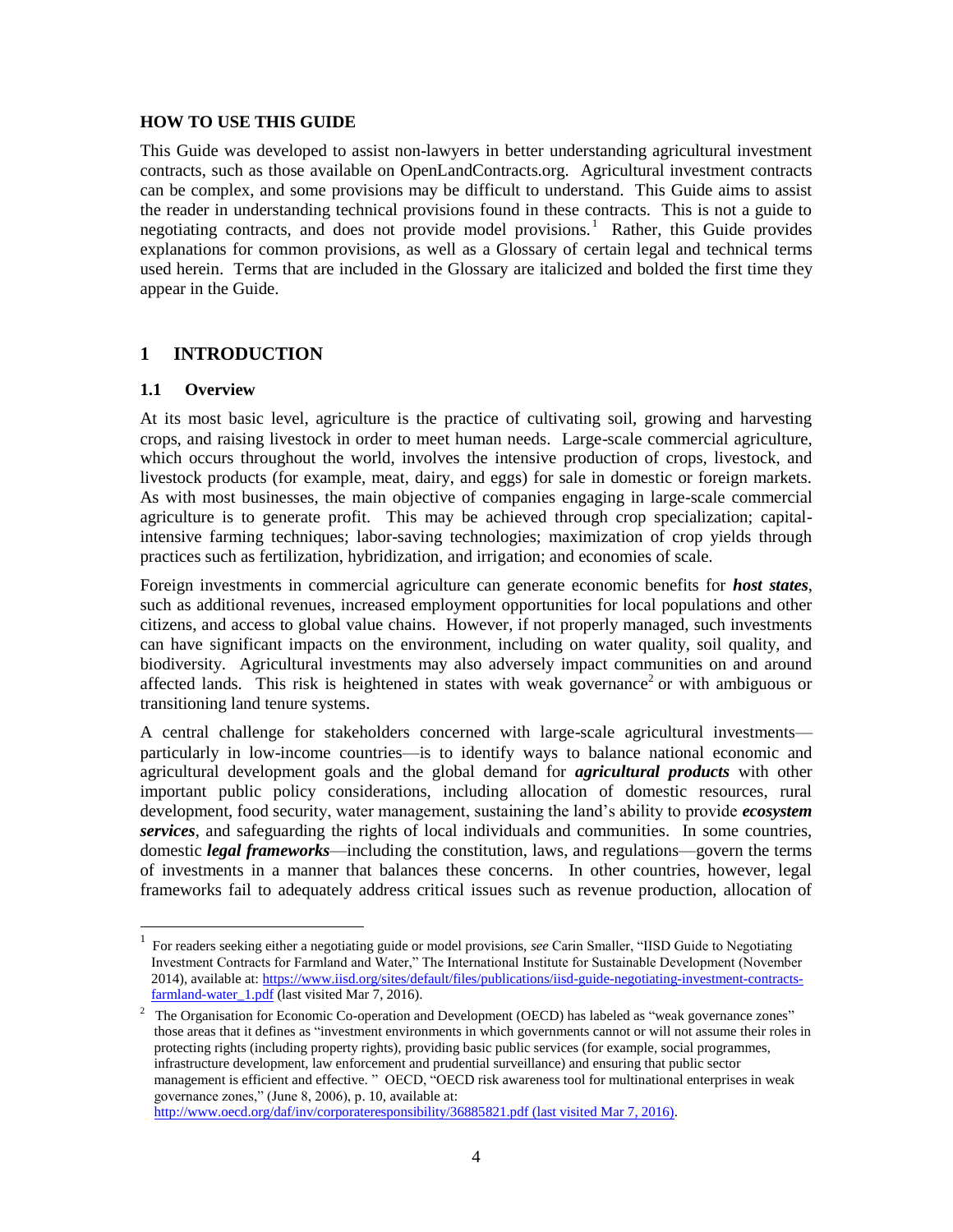risk, social benefit, and environmental protection. In either case, an investor's obligations regarding the development and use of farmland may be further elaborated in an agricultural investment contract between the investor and the relevant government. These contracts delineate the conditions upon which the government authorizes the investor to use land within its *jurisdiction* for purposes of agricultural production. These conditions usually include (1) payments by the investor to the government for use of the land and other needed resources and (2) commitments regarding the investor's management of the land, its operations, and—in some cases—its interactions with affected individuals and communities. The purpose of this Guide is to familiarize readers with these contracts.

## **1.2 Agricultural investment contracts, in brief**

Agricultural investment contracts come in many varieties, cover a range of issues, and vary depending on the country context, the investor's objectives, and other factors. This Guide focuses on the written contracts—including *concession* agreements, land lease contracts, and similar legal documents—that frequently govern large-scale agricultural investments in lowincome countries, through which governments grant investors the right to use and control farmland for purposes of commercial agriculture. For ease of reference, this Guide refers to these contracts as "agricultural investment contracts."

In addition to the rights granted to access, possess, and control the land (*tenure rights*), an agricultural investment contract typically provides the investor with a range of rights that facilitate an investor's agricultural operations. For example, a government may lease an investor a parcel of land to grow sugarcane for purposes of ethanol production. Additional rights may include the right to build a factory capable of converting raw sugarcane into biofuel; the right to import the equipment and skilled labor needed to operate the factory; rights to use existing *infrastructure* on and around the land to carry out the project (for example, irrigation or water supply systems); or *rights of way* through adjoining lands, which the investor may require to transport equipment to, or agricultural products from, the land.

In return for these and other rights, the investor will be required to make payments to the government, which may include concession fees or rents, taxes, customs duties, and other fees. Some of these payments will be required by domestic law (for example, taxes). Agricultural investment contracts may also require additional payments, or may include exemptions to taxes or other payments required by law, depending on what is negotiated between the investor and the government. In addition to these payments, the investor will commit to obligations that will define the parameters of its activities. These can take the form of affirmative obligations, such as obligations to maintain books and records, to source needed products domestically, or to provide certain financial and social benefits to local communities. They can also take the form of negative obligations: for example, restrictions on the use of certain chemicals or limitations on the amount of debt the investor can incur.

#### **1.3 The impact of contract negotiation and drafting on agricultural investments**

While agricultural investments can generate benefits for investors, host states, and local communities, these benefits can be difficult to realize. For instance, some investments may fail to significantly contribute to job creation or infrastructure linkages; other investments may struggle to remain financially viable. In addition, the benefits generated by agricultural investments may not flow through to local communities; in these situations, communities might instead only experience the investment's negative impacts.

Ideally, a country's domestic laws will regulate investments to ensure that various stakeholders realize meaningful benefits, and that the stakeholders who bear the brunt of an investment's negative impacts are adequately compensated. In practice, however, many governments negotiate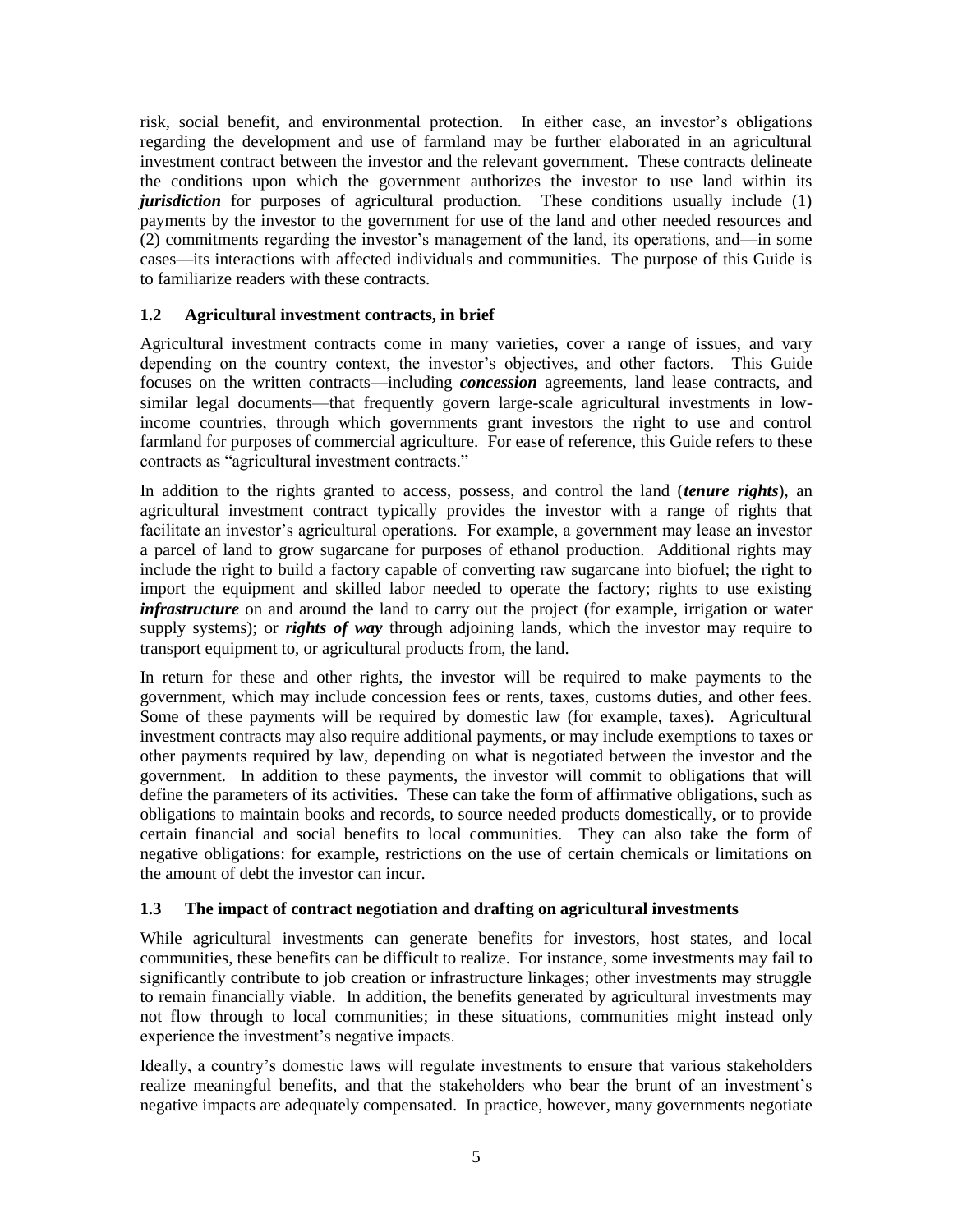investment governance into their contracts with investors, and such contracts may fail to effectively balance the interests of all affected stakeholders. Governments often face political pressures and—particularly in low-income states and emerging economies—may be at a disadvantage during contract negotiations because of a lack of access to the high-level legal expertise available to experienced multinational investors.<sup>3</sup> At the same time, investors may lack a nuanced understanding of the domestic political context, local land governance systems, and community dynamics particular to the area, all of which can make it difficult for the parties to negotiate viable deals that are adequately tailored to local conditions. Governments and investors may also limit, or vaguely define, obligations in the contract so as to expedite negotiations or to minimize potentially complex and expensive requirements that may delay operations.

When contract negotiations are imbalanced, or where key matters are not adequately addressed in the contract or by law, problems and disagreements between the parties—or with third party stakeholders, such as affected communities—may arise. Some potential issues include:

- Failure on the part of the government and/or impacted communities to collect a fair return on the value of the land and the crops produced thereon. This may, for instance, arise where legal frameworks or investment contracts permit inaccurate appraisal of the land or crop market, or provide for broad exemptions from tax; or where weak governance systems lead to a lack of capacity to adequately collect rents and other payments associated with the project, or facilitate bribery and corruption.
- Conflict over indigenous or other affected communities' rights to the farmland and the existing resources found on that land. For instance, when these rights are not clearly defined under law, or when the parameters of the *contract area* are not clear, there may be confusion and disagreement as to the nature of the rights and entitlements of the various stakeholders.
- Tension and conflict between investors and communities if and when economic or social benefits do not flow down to the local level. In countries where government decisions regarding investment are not made transparently or are influenced by corruption, tensions may be exacerbated if communities suspect that deals were negotiated unfairly or at the expense of local populations.
- Non-compliance with the contract by the parties, often facilitated by inadequate monitoring or enforcement. Contract violations may lead to a range of negative outcomes, such as degradation of the soil quality, irreversible environmental damage, loss of biodiversity, loss of revenues, and loss or degradation of the traditional lands of local and indigenous communities.

Notwithstanding these challenges, agricultural investment contracts often play a prominent role in regulating agricultural investment. This is particularly true where domestic law does not comprehensively address the wide range of potential benefits and impacts that agricultural investment can produce.

l

<sup>3</sup> For example, Liberia's 1926 Firestone Concession Agreement was negotiated under intense pressure from the U.S State Department, granting Firestone almost unlimited rights to over one million acres of land and containing a provision requiring the Liberian government to take a five million dollar loan from a wholly owned Firestone subsidiary. The agreement has since been reviewed and renegotiated by the Liberian government in order to maximize benefits received and improve corporate governance under the agreement. *See* Raja Kaul, Antoine Heuty and Alvina Norman, "Getting a better deal from the extractive sector: Concession negotiation in Liberia, 2006-2008*,"*  Revenue Watch Institute (February 2009), available at:

[https://www.opensocietyfoundations.org/sites/default/files/liberia\\_20090302.pdf](https://www.opensocietyfoundations.org/sites/default/files/liberia_20090302.pdf) (last visited Mar 7, 2016); Nat Walker, Susan Megy, Varney Kamara and Mike Butscher, "Agricultural land concessions and conflict in Liberia policy analysis brief 2012," Early Warning Early Response (EWER) Working Group (June 15, 2012), available at: <http://lern.ushahidi.com/media/uploads/page/3/EWERPolicyBriefLiberia> (last visited Mar 7, 2016).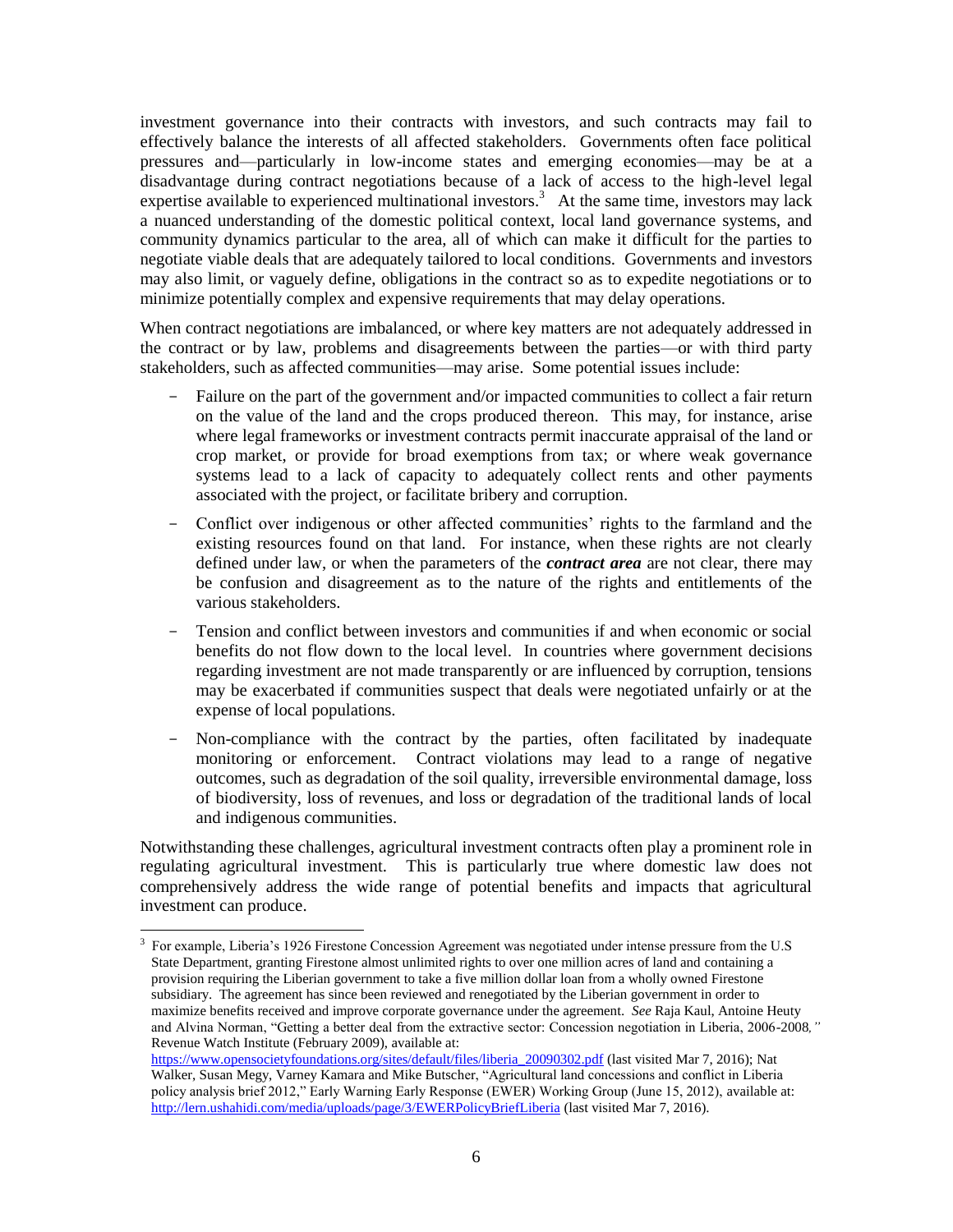# **2 KEY PROVISIONS IN AGRICULTURAL INVESTMENT CONTRACTS**

When reviewing any contract, it is essential to carefully consider the rights granted, and obligations imposed, by the contractual provisions. It is also important to consider what provisions may have been omitted or only described generally, and the possible consequences of that omission or brevity. For instance, a contract that defines the contract area only in terms of size (such as a specified number of hectares of farmland) and not with precise geographic coordinates may result in confusion and conflict over the exact boundaries of the land that is subject to the contract.

In addition, it is useful to keep in mind the interplay between the contract and the other legal frameworks that govern the investment. Agricultural investments are generally subject to domestic law—that is, the constitutional norms, laws, and regulations of the host state. Host states often also have international legal obligations that might affect the governance of agricultural investments or provide additional protections to an investor. Given this interplay, where there appears to be a conflict in legal obligations—such as between a contract's provisions and domestic law—it may be useful to consult with a lawyer to determine which obligations prevail.

The following subsections describe common provisions in agricultural investment contracts. They are organized in the general order that they often appear in contracts.

# <span id="page-6-0"></span>**2.1 Definitions**

The definitions section of an agricultural investment contract, which typically appears at either the beginning or the end of the document, sets out the key terms that will be used throughout the contract and explains what those terms mean. Key terms are often capitalized throughout a contract to signify that the capitalized word is a defined term. Defined terms help the parties achieve uniformity and clarity of meaning throughout the rest of the contract.

#### **2.2 Parties**

The *parties* to a contract are the *legal persons* who sign (or *execute*) the contract. By signing the contract, each party agrees to assume certain rights and obligations as described under the contract. In agricultural investment contracts, one party to the contract typically will be the host state (often represented by a government minister or senior civil/public servant) and the other party typically will be the corporation or individual that plans to carry out the investment by growing, selling, or processing agricultural products.

This Guide refers to the government party as the 'Government' and the corporate (or individual) party as the 'Investor.' However, depending on the kind of agricultural investment contract, the Investor may be referred to as the 'Lessee,' 'Tenant,' 'Licensee,' 'Contractor,' 'Concessionaire,' or 'Grantee' in the contract; correspondingly, the Government may be referred to as 'Lessor,' 'Licensor,' 'Grantor,' or another term. Although the titles assigned to the parties in a particular contract may suggest that the contract conveys certain types of rights and obligations (for example, leasehold rights from a Lessor to a Lessee), ultimately rights and obligations are created by the contract's provisions; the titles used for each party simply provide a means to refer to the parties in a consistent manner throughout the contract. *See* Section [2.1, Definitions.](#page-6-0)

In some situations, the Investor may enter into the contract, or may conduct the project's operations, through a *subsidiary* or an *affiliate*. For example, if the law of a particular jurisdiction only permits the host state to lease land to domestic companies, a multinational corporation that wishes to make an agricultural investment in that jurisdiction may need to establish a local subsidiary to be the contracting party. A multinational corporation may also decide to make the investment through a local subsidiary due to a range of business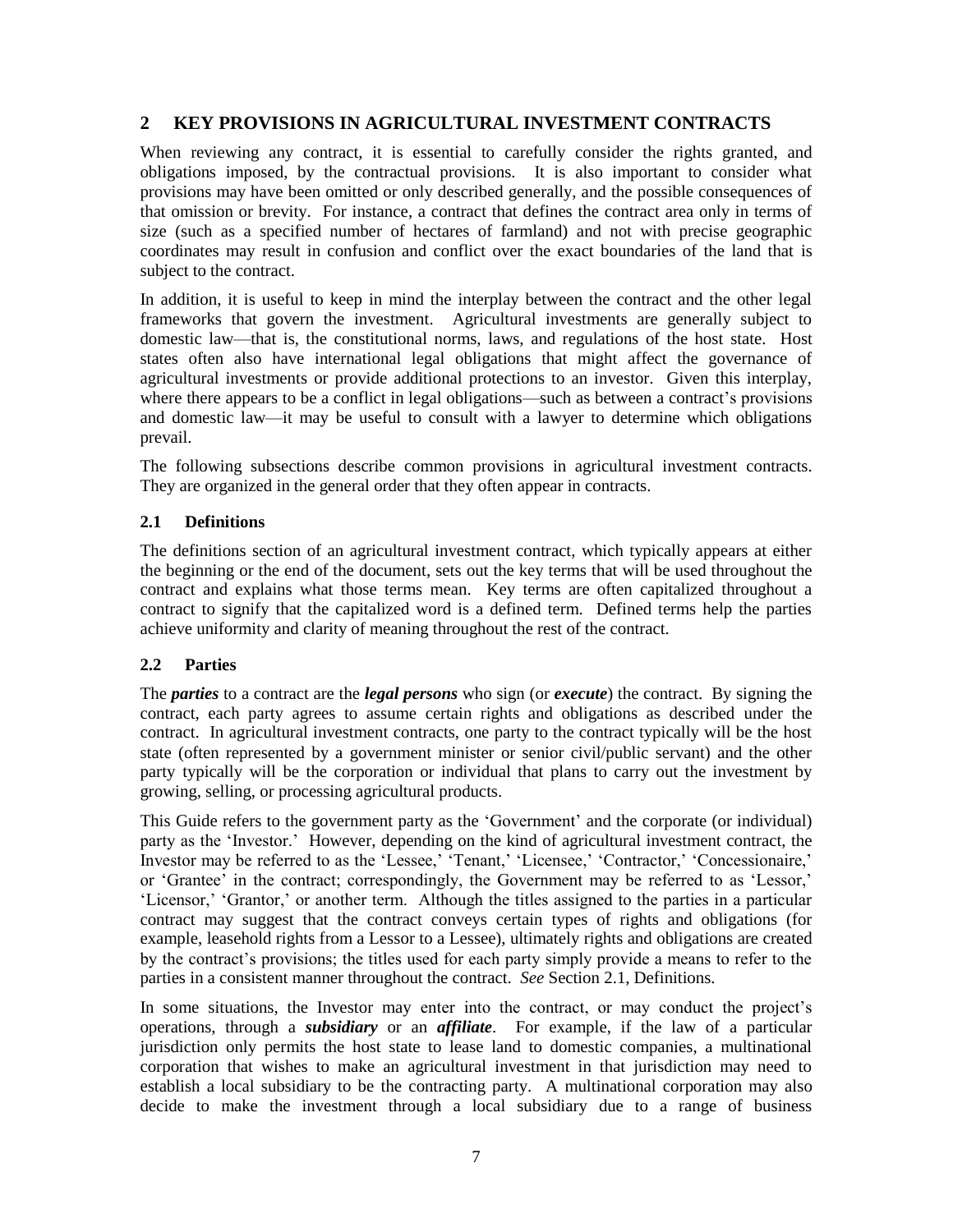considerations, including tax benefits or *liability* concerns. Alternatively, a multinational corporation might enter into the contract itself, while establishing a local subsidiary to operate the project.

*Third parties* (including affected communities, non-governmental organizations, creditors, and guarantors) may also be involved in negotiations around an agricultural investment. Whether or not such parties have any *enforceable legal rights* under the related contract will depend on the specific terms of the contract (for example, if the contract has a *third party beneficiary clause* that explicitly precludes non-parties from enforcing any provisions of the contract) and the rules applying to contractual rights of third parties in the relevant jurisdiction.

# **2.3 Contract term**

The *term*, or duration, of an agricultural investment contract is the amount of time that the contract will be operative. The length of the term may depend on the particular circumstances applicable to the agricultural investment, the outcomes sought, and the economic considerations that must be weighed in light of the obligations imposed on the Investor. The rules governing minimum and maximum terms of agricultural investment contracts vary from country to country, with many countries providing for maximum terms between 50 and 99 years.<sup>4</sup>

The initial term of an agricultural investment contract will typically begin on the contract's *effective date*, which may be the date the contract is signed by all parties (the *signature date*) or the date that the parties meet certain negotiated conditions (the *conditions precedent*). The term will then run for the length of the time specified in the agreement, unless one or both parties to the contract terminate the agreement as permitted by the contract's termination provision (described in Section [2.23,](#page-26-0) *[Termination](#page-26-0)*). Agricultural investment contracts may also include provisions permitting renewal or extension of the term if the Investor meets certain conditions or performance targets, such as targets for labor productivity, crop production yields, and environmental management objectives.

# **2.4 Contract area**

The contract area is the land identified in the agricultural investment contract where the Investor can conduct its operations. In some contracts, this may be equivalent to, and referred to as, the "concession area" or the "production area." In other contracts, the concession area or production area might include the land identified in contract as well as additional land transferred under other agreements.

Identification of the specific land that will come within the contract area prior to executing the contract increases certainty for all stakeholders. Domestic law may require that the precise coordinates of the contract area are recorded and made publicly available. Even where not required by law, the parties to the contract may choose to make precise coordinates publicly available to avoid any disputes that may arise due to vague understandings of the contract area boundaries. The parties may also supplement these coordinates with a description that is more easily understood by local populations—for example, a description that describes the contract area by reference to geographic markers, such as trees or rivers.

The provision that describes the contract area may also stipulate certain areas that are excluded from the contract area. These may include cultural heritage sites, mountains, reservoirs, traditional forests, land legally owned by residents, or protected areas. This provision may also

 $\overline{a}$ <sup>4</sup> Howard Mann, "Foreign land purchases for agriculture: what impact on sustainable development?" *Sustainable Development Innovation Briefs* (January 2010), available at: <https://sustainabledevelopment.un.org/content/documents/no8.pdf> (last visited Mar 7, 2016).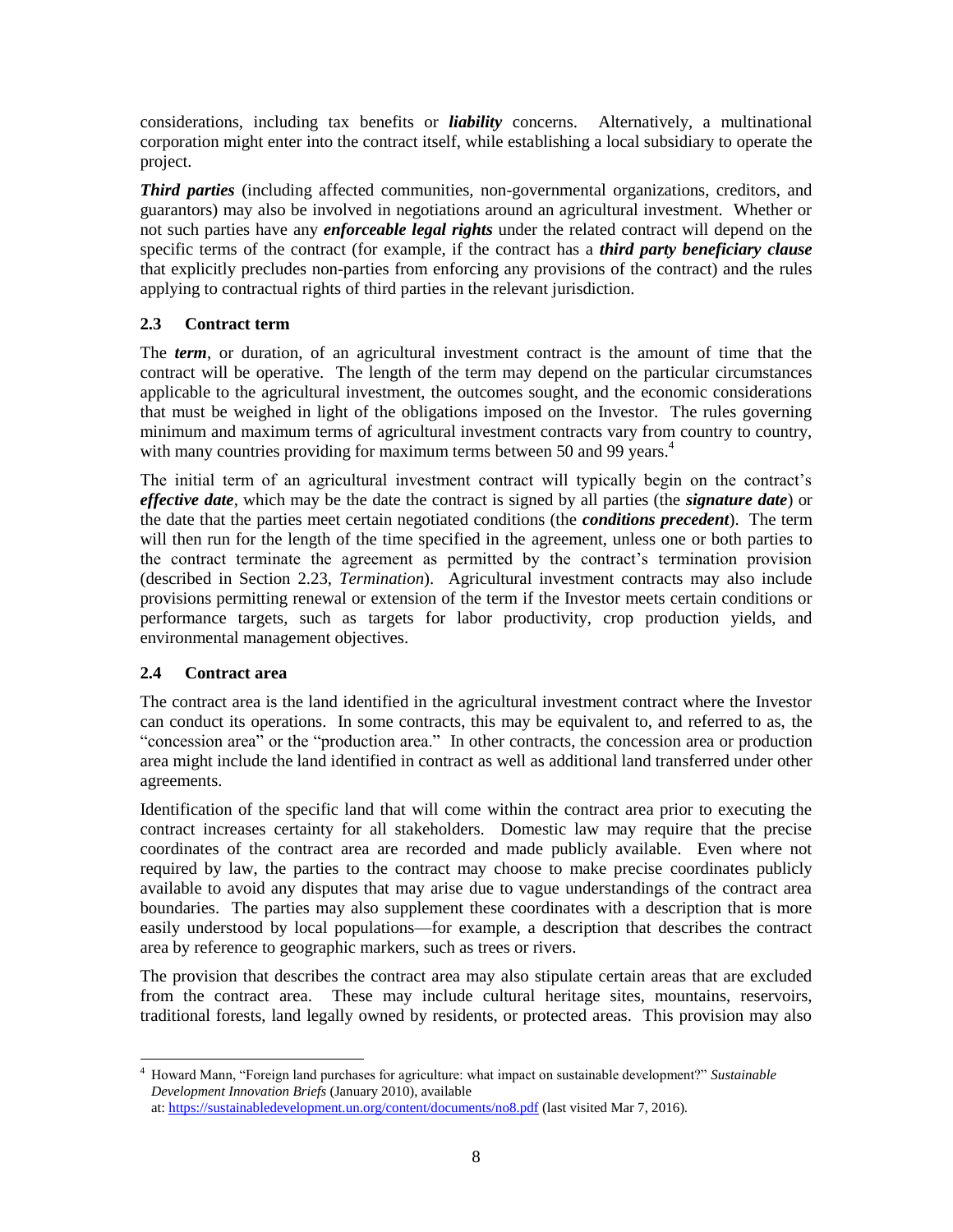specify how much land will be allocated to an outgrower program under the contract, as discussed in Section [2.13.4, Labor, health and safety,](#page-19-0) below.

Some contracts may not specifically indicate the contract area, instead stipulating that a piece of land be surveyed by a certain date and, upon receiving government approval, be designated the contract area after the contract is signed. In such cases, the contract may require a legal description of the contract area to later be annexed to the contract. If the boundaries of the contract area are described in an appendix to the contract or in an additional document—whether on the execution date or at a later time—the contract may point the reader to the document (or documents) where that information may be found. $<sup>5</sup>$ </sup>

# **2.5 Rights granted and obligations imposed**

An agricultural investment contract will include provisions describing the rights to the land and resources that the Government is granting to the Investor. The Investor's rights may be divided into "basic rights" and "incidental rights."

"Basic rights," which may also be referred to as "base rights" or "production and basic rights," are those rights that are central to the operation of the contract, and will typically include *tenure rights* (rights to enter, use, and control the contract area) and rights to undertake the agricultural operation. Details regarding the crops to be produced will also be included.

"Incidental rights" are those rights that are necessary for, but not central to, the agricultural operation. Examples of incidental rights include rights to construct, maintain, and repair the infrastructure necessary for the agricultural operation (for example, roads, telephone poles, and security gates); rights to import supplies and equipment; rights to market, transport, and export agricultural products; $\frac{7}{3}$  and rights to use specified resources (for example, water, clay, and stones) found in or near the contract area during the agricultural operation. They may also include the Investor's right to access and use utilities, specifying permitted use, rates, and responsibilities with regard to these utilities.

In many cases, persons other than the parties to the agricultural investment contract (for example, indigenous or other affected communities and other users holding licences for resources located within the contract area) may have pre-existing rights over the contract area. Those rights may be acknowledged or reserved in the grant-of-rights section. For example, the contract may specify that persons inhabiting the contract area have the right to remain there, or it may grant them the right to continue accessing resources that are necessary to maintain their cultures and livelihoods throughout the contract term. For a more detailed discussion regarding these issues, *see* Section [2.13,](#page-16-0) *[Social obligations](#page-16-0)*.

A "rights withheld" provision may also be included to specify restrictions on the Investor's rights. For example, a rights withheld provision can prohibit the clearing or production of a particular species, or restrict the Investor's access to environmentally sensitive or protected areas of land. The Government may also reserve the exclusive right to conduct exploration and extract any mineral resources (for example, metals, minerals, oil, or natural gas) located beneath the contract area's surface.

l <sup>5</sup> Environmental Law Alliance Worldwide, "Natural resource contracts: A practical guide," (November 2013), p. 6, available at: [https://www.elaw.org/system/files/Natural\\_Resource\\_Contracts\\_Guide.pdf](https://www.elaw.org/system/files/Natural_Resource_Contracts_Guide.pdf) (last visited Mar 7, 2016).

<sup>&</sup>lt;sup>6</sup> An Investor's rights and obligations regarding needed infrastructure are further discussed in Section [2.7,](#page-9-0) *[Infrastructure](#page-9-0)*.

 $<sup>7</sup>$  To ensure that the agricultural project does not adversely impact food security, the Government may require a certain</sup> percentage of agricultural products produced within a specified time frame to be sold locally. *See* Smaller, 2014, op. cit., p. 20.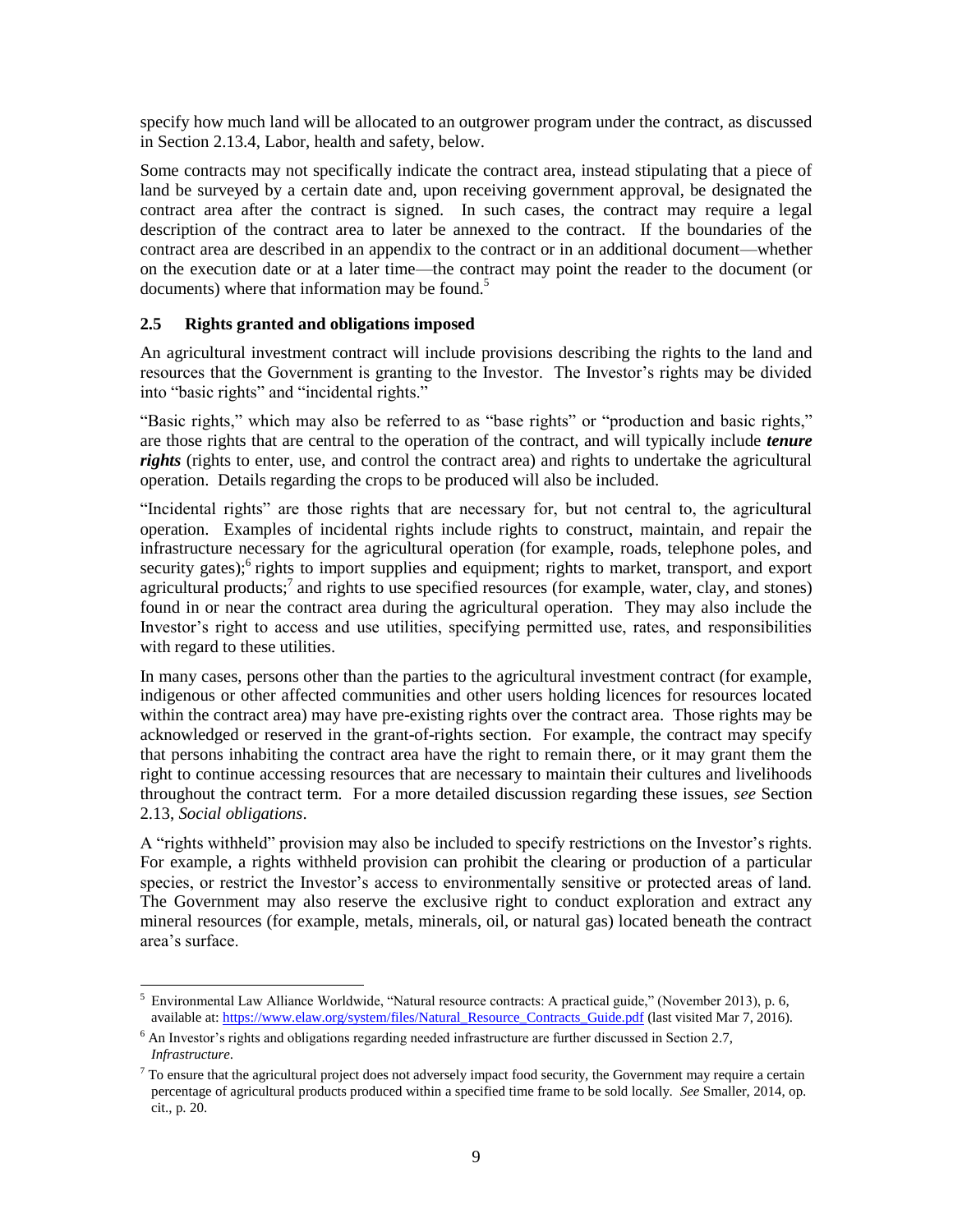#### **2.6 Conduct of operations**

Agricultural investment contracts often set forth requirements regarding the Investor's conduct of operations, which may address issues such as maintenance of the contract area, planting and replanting requirements, other permitted activities within the concession area, appointment of an operator, guidelines for transactions with affiliates, requirements for product sale to local populations, sale prices, and purchasing rights, among others. Furthermore, a contract may tie those requirements to generally accepted industry standards or standards promulgated by certification schemes, such as the Roundtable on Sustainable Palm Oil.<sup>8</sup>

The Government will usually include a provision in the contract that gives it the right to enter the contract area from time to time to inspect the Investor's activities (including the activities of any sub-contractors). This provision permits the Government to ensure the Investor is complying with its obligations under the contract as well as with all applicable laws and regulations. This provision will also typically allow the Government to review the Investor's books and records, including accounting records, production records, and other operational information. For a more detailed discussion regarding inspection and review, *see* Sectio[n 2.14, Monitoring and audits.](#page-21-0)

#### <span id="page-9-0"></span>**2.7 Infrastructure**

l

Access to ancillary infrastructure can be critical to the viability of any agricultural investment. For instance, most agricultural investments cannot survive without access to roads, railways, or ports that will enable the Investor to transport produced goods; and where modern irrigation and drainage systems are accessible, production levels may be significantly higher.<sup>9</sup> Agricultural investment contracts may therefore include provisions that require the Government to provide the Investor with access to infrastructure that is necessary to the Investor's agricultural operations. In some cases, the contract may require the Investor to pay for its use of existing local infrastructure in its operations (for example, railways and irrigation systems) to ensure that the Investor is contributing to domestic economic growth.

Infrastructure provisions typically also address the Investor's rights to construct and install infrastructure, as well as its corresponding obligations to maintain and repair such infrastructure. These provisions may articulate permitting and licensing requirements associated with proposed infrastructure projects—which often mandate prior Government approval over the design, location, size, and potential environmental impacts of proposed infrastructure—as well as financing requirements for such projects. The contract may also include ancillary rights for the Investor to exploit secondary resources located in the contract area—such as timber—for the construction of infrastructure.

Alternatively, the Government may retain the right to construct infrastructure within the contract area under specific circumstances, provided that this does not interfere with the Investor's operations. The contract may also include conditions under which the government can authorize third party use of infrastructure, or require the Investor to make infrastructure available to local populations during the term of the contract, subject to reasonable and lawful restrictions imposed

<sup>8</sup> The Roundtable on Sustainable Palm Oil (RSPO) is a multi-stakeholder non-profit group founded in 2004 with the objective of "promoting the growth and use of sustainable oil palm products through credible global standards and engagement of stakeholders." *See* <http://www.rspo.org/certification> (last visited Mar 7, 2016); *see also* <http://www.rspo.org/file/revisedPandC2013.pdf> (last visited Mar 7, 2016).

<sup>9</sup> For example, in 2010 only three percent of arable land in Africa was irrigated, whereas an average of 47 percent of South Asia's arable land was irrigated. As a result, Africa's arable land produced an average of 1,300 kilograms of cereal per hectare—approximately half the yield per hectare as compared to South Asia. Kingsley Ighobor and Aissata Haidara, "All eyes on \$1 trillion," *Africa Renewal Online*, Special Edition on Agriculture 2014 (2014), p. 22, available at:<http://www.un.org/africarenewal/magazine/special-edition-agriculture-2014/all-eyes-1-trillion> (last visited Mar 7, 2016).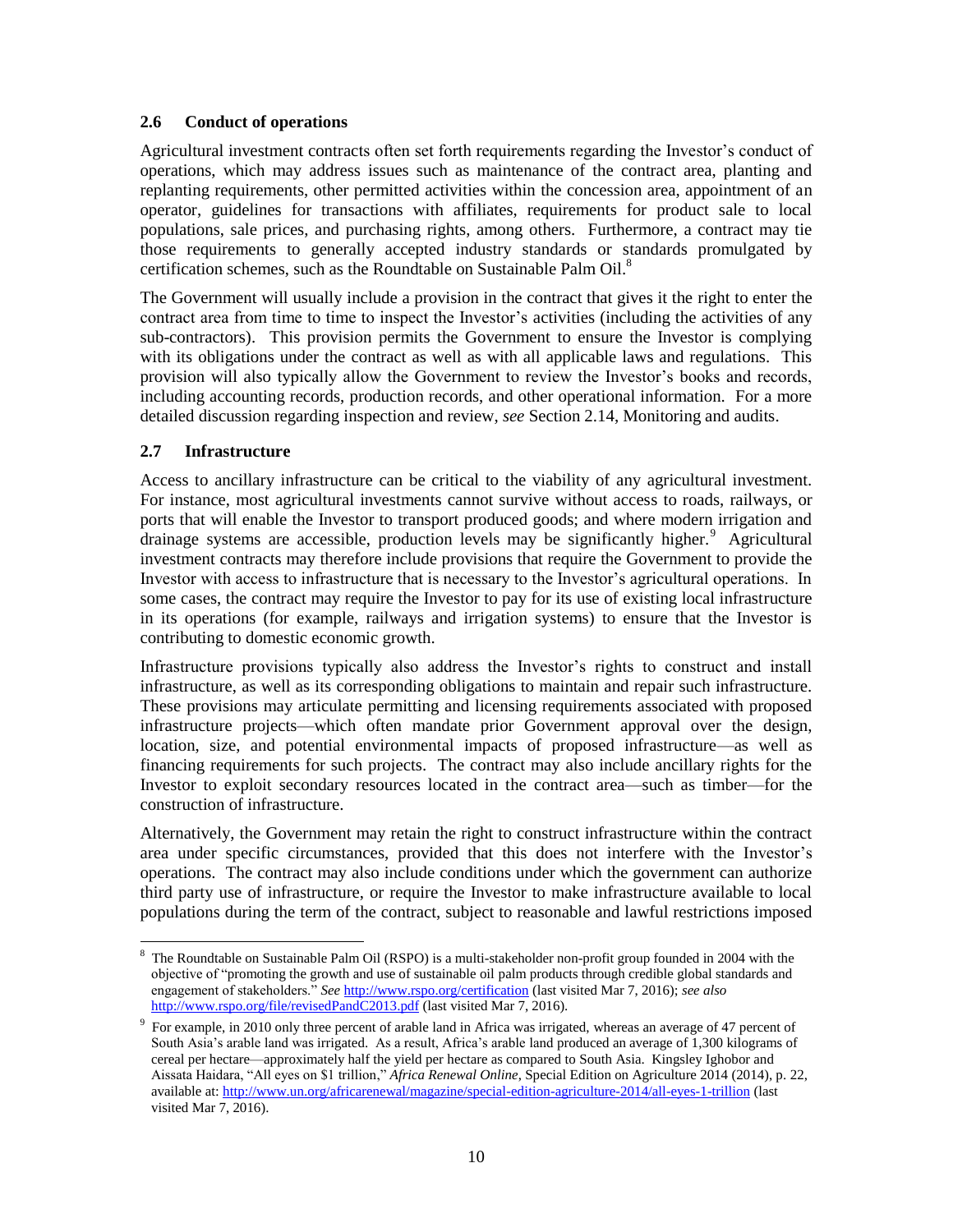by the Investor. Finally, infrastructure provisions may establish which party owns the infrastructure, both during the term of the contract and following expiration of the contract.

## **2.8 Security**

Many agricultural investment contracts include a provision that addresses security to protect the Investor's agricultural operations. The provision may allow the Investor to hire private security forces, or, alternatively, may require the government to provide adequate security to protect the Investor's contractual right to peaceful possession of the contract area. If a security provision is included in an agricultural investment contract, it may define the parameters of security activities and use of force in the context of security duties. For instance, it may describe the circumstances under which private security forces can apprehend, detain, and/or evict persons from the contract area.

The provision may also set forth training and vetting requirements for private security personnel, Investor reporting requirements, the Government's monitoring rights, and requirements for security coordination with local and/or national law enforcement. Finally, some contracts may include an affirmative obligation for the parties to adhere to the Voluntary Principles on Security and Human Rights, which are principles developed among certain governments, private sector companies, and civil society groups to help companies ensure the safety and security of their operations while maintaining respect for human rights. $10$ 

## **2.9 Representations and warranties**

Some agricultural investment contracts include sections dedicated to representations and warranties. In contracts without such a section, representations and warranties may still be included in other sections. Representations are statements of fact made by one party on a specific date (often the effective date) to convince the other party to enter into the agreement. The party making the representation will then often "warrant"—or guarantee—in the contract that the representation is true. If it is later established that the representation was not true on the date it was made, then the party who made the representation will be in breach of contract, meaning that it has not fulfilled its side of the agreement. If the other party suffers harms as a result of the false representation, it may be able to sue for money *damages*. 11

 $\overline{\phantom{a}}$  $10$  The Voluntary Principles on Security & Human Rights were primarily developed in response to issues in the extractives industry. However, the principles are also relevant to major agricultural projects; they have thus been included in some agricultural investment contracts. Voluntary Principles on Security & Human Rights (2000), available a[t http://www.voluntaryprinciples.org/](http://www.voluntaryprinciples.org/) (last visited Mar 7, 2016).

 $11$  In the context of agricultural investment contracts, the party granting the interest in the land may not wish to make any representations or warranties, and will prefer to grant the interest in the land on an "as is" basis—that is, without warranty. Conversely, the party obtaining the interest in land will want to have as many reassurances as possible– by way of representations and warranties from the other party—so that they are aware of all relevant risks regarding the land. In such cases, one party may pay for land rights only to subsequently learn that the other party did not have the authority to grant such rights (particularly in countries with non-transparent land regimes). To avoid this concern in an agricultural investment contract, an Investor may require the Government to be transparent in its representations and warranties about all prior and co-existing claims to the land and resources that are the subject of the contract. Parties may conduct due diligence to confirm that the other party's representations are true prior to executing the contract. For instance, an Investor may consult with local communities to ensure congruity with the State's characterization of land ownership. Doing so may help the Investor avoid future conflicts with local communities or others who have the rights to the land and resources, and, in turn, better safeguard its investment.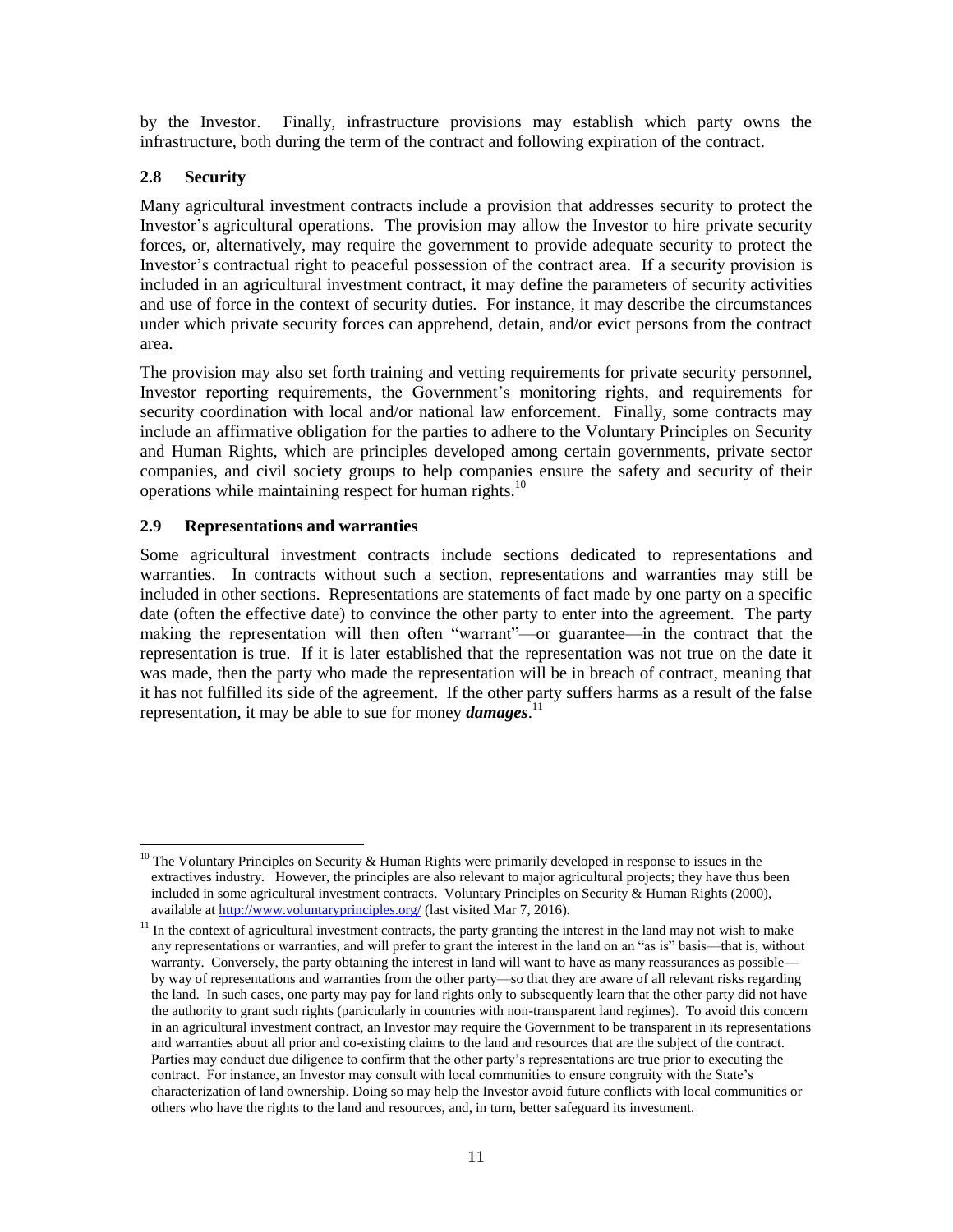Some common representations and warranties that may be provided in an agricultural investment contract include:

- that the land in the contract area is free of any encumbrances (meaning that there are no competing claims to all or any part of the contract area that would obstruct or prevent the Investor from exercising its rights to the contract area):  $12$
- that the Investor is a corporation validly established under the governing laws of the jurisdiction in which it is formed;
- that the Investor has the necessary corporate power and authority to conduct its business and fulfill its obligations under the contract;
- that neither the Government nor the Investor has any litigation or court proceedings pending against it that could significantly affect rights or obligations under the contract;
- that the Investor has the necessary technical capabilities and financial resources to perform its obligations under the contract; and
- that the Investor has no obligations under other contracts, laws and regulations, or court rulings that might conflict with its obligations under the contract.

In addition to representations and warranties, this section may include "undertakings" (sometimes called "covenants")<sup>13</sup> from each party, which are promises one party makes to another about activities that the party will undertake or avoid during the term of the contract. These can be distinguished from representations and warranties in that, while representations and warranties are statements of fact made as of a specific date (for instance, the execution date), undertakings are forward-looking and relate to future performance, typically during the term of the contract. Standard undertakings may include:

- that (subject to other provisions of the agreement) the Government will not exploit or permit another person to exploit the contract area for commercial purposes;
- that the Government will not grant licenses to any third parties to operate competing businesses within a certain distance of the contract area;
- that the Government will hand the contract area to the Investor on a specified date without altering or harming the land in the interim period; and
- that the Investor will conduct all of its operations in compliance with all applicable laws and prudent business practice.

#### **2.10 Capitalization; Permitted debt**

In order to ensure that the Investor has sufficient financial resources to conduct its agricultural operations and to fulfill its obligations under the contract and to suppliers, employees, and other creditors, the Government may require the Investor to maintain a certain level of capital, or money value, in the agricultural project throughout the contract's term. It may do this by prohibiting the project from exceeding a defined ratio that measures the amount of debt that the

l  $12$  Local communities may disagree with the Government's characterization of the land as free from any claims or encumbrances. This may result in conflict between the communities and the Investor and/or Government, which may impede progress on the agricultural project. The importance of community consultation and consent are explored further in Sectio[n 2.13.1,](#page-17-0) *[Consultation and "free, prior and informed consent" \(FPIC\)](#page-17-0)*.

 $<sup>13</sup>$  Note that some contracts may use the terms representations, warranties, undertakings, and covenants interchangeably.</sup> Accordingly, provisions should be reviewed in light of the general principles described here to determine if they are statements of fact as of a given date or forward-looking commitments.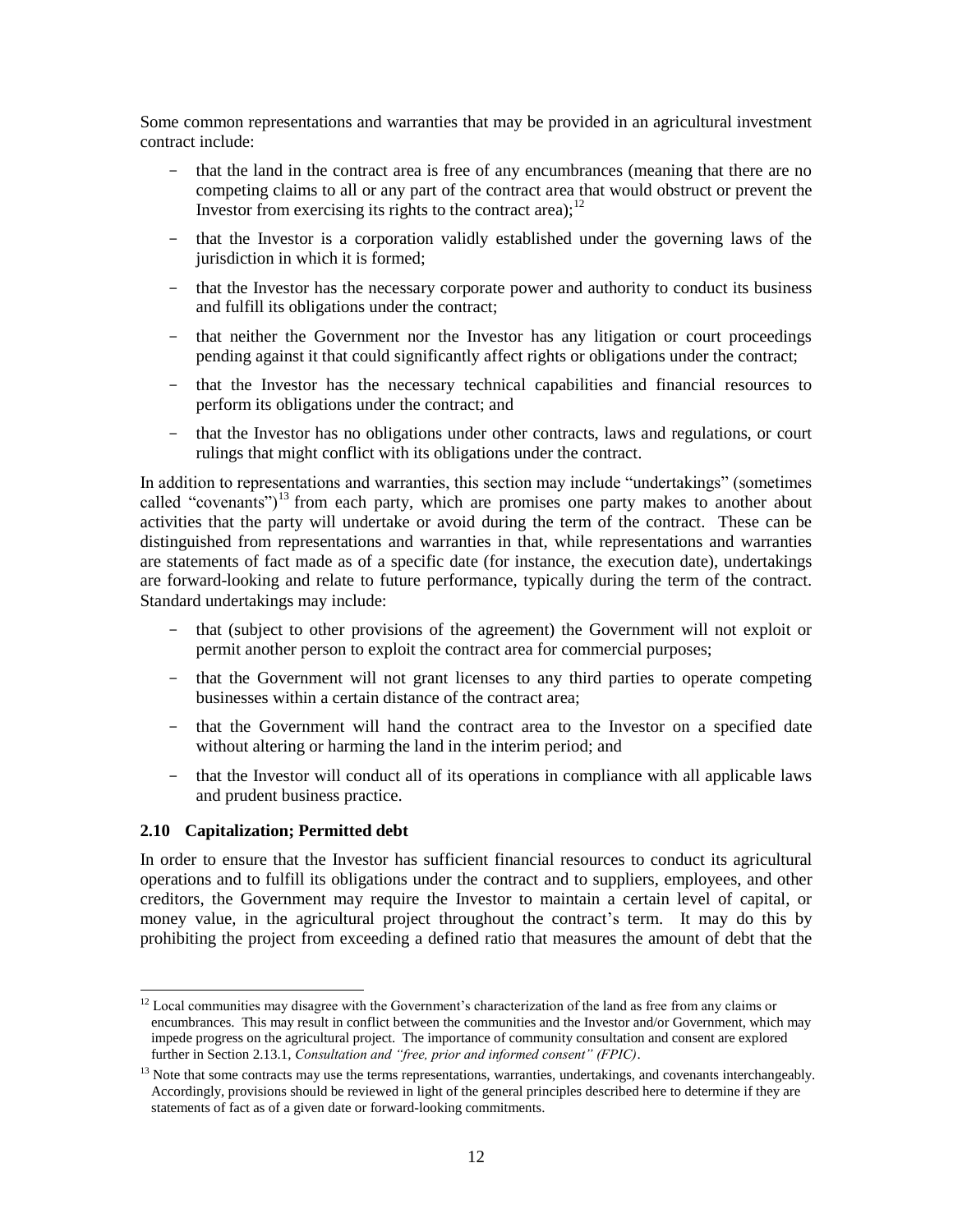project has incurred to operate against its capital or equity value.<sup>14</sup> Contracts may include a debtto-capitalization ratio, which is calculated by dividing the project's debt by its total capital (its equity value plus its debt) at a particular time. Alternatively, contracts may include a debt-toequity ratio, which is determined by comparing the project's total debt to its total equity (meaning, its assets minus its liabilities) at a particular time. In either case, this requirement allows the Investor the flexibility it needs to finance the project's operations and to grow its business, while restricting it from incurring aggregate debts that may lead to the project's insolvency.<sup>15</sup>

If a contract includes this requirement, it typically will require the ratio to be calculated on a periodic basis throughout the contract's term, for instance, every fiscal quarter or fiscal year. The contract may exclude from this calculation certain categories of debt, such as non-interest bearing debt. Debt that is not factored into the ratio may be subject to certain requirements; for instance, the Government may require that any such debt is *subordinated* to any liabilities or obligations that the Investor or the project has to the Government or any claims that the Government has against the Investor or the project. This means that the Government will have a priority right to take ownership of the project's *tangible assets* and *non-tangible assets* to settle such liabilities, obligations, or claims before the holder of the subordinated debt (which may, for example, be a parent entity of the Investor) can seize the project's assets to settle debts and liabilities the Investor owes to them. Furthermore, the contract may prohibit the Investor from taking certain actions during any period in which the project has exceeded the ratio. For instance, it may prohibit the Investor from making any distributions to its equity investors or incurring additional debt for borrowed money during this time.

## **2.11 Rental fees, taxes, and other payments**

Most agricultural investment contracts require Investors to pay the Government annual rental fees (sometimes called surface fees, land fees, or concession fees) in exchange for the right to access and use the land in the contract area. In some cases, the contract may only require payment of rental fees for the portion of the contract area that is actually used for production.<sup>16</sup>

In addition to rental fees, the Investor will usually be required by law to pay other taxes or fees, such as taxes on income and assets; *customs duties*; *export taxes*; or taxes on irrigation and drainage systems, machinery, or equipment. In some cases, the Government may grant the Investor exemptions from these payments; such exemptions may be built into law or established by contract. An agricultural investment contract thus may offer additional detail on payments to the Government, or may describe tax or fee exemptions that the Government has agreed to provide to the Investor.

# <span id="page-12-0"></span>**2.12 Environmental obligations**

Large-scale commercial agriculture involves the intensive use of land, pesticides, fertilizers, and natural resources, which can lead to negative—and sometimes devastating—environmental impacts if not managed carefully. Domestic laws often mandate a range of environmental protections. In some cases, additional environmental requirements may also be negotiated between the Government and the Investor to further mitigate potential adverse impacts, including any that are specific to the particular investment. Governments interested in proactively

l <sup>14</sup> This is typically tested at the operating company level. If the Investor establishes a subsidiary to operate the agricultural project, then this ratio will be calculated based on the operating company's balance sheet.

<sup>&</sup>lt;sup>15</sup> The term "debt" may be defined as debt for borrowed money, and thus would exclude other liabilities, like trade payables.

<sup>&</sup>lt;sup>16</sup> Where this is at issue, the contract may include a mechanism that provides a basis for calculating a fee reflecting the true value of the tenure rights granted, which can discourage speculative holdings of the land and associated water rights. Smaller, 2014, op. cit., p. 29.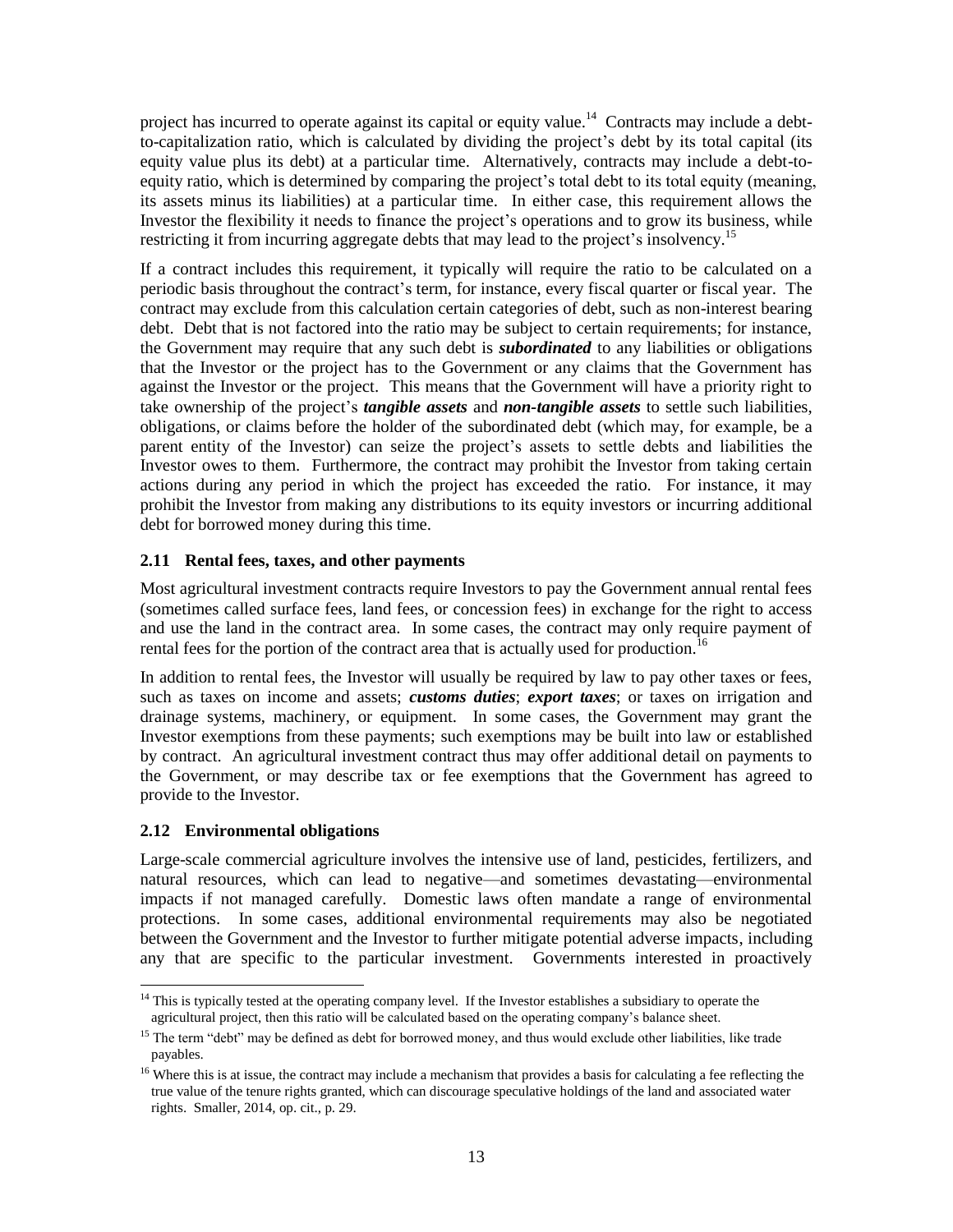mitigating environmental risks may negotiate these obligations into the contract itself or require that a tentative environmental management plan be presented before the contract is signed.<sup>17</sup> Some of the principle considerations and associated mitigation obligations that may be required by domestic law or that may appear in contracts and/or environmental management plans are discussed below.

## *2.12.1 Environmental impact assessments and management plans*

l

An Environmental Impact Assessment (EIA) is a systematic process undertaken to examine and evaluate the potential environmental impacts of a proposed project or activity. In some situations, this process is extended to include a Social Impact Assessment (SIA), which reviews the potential social impacts (such as relocation, disruption of livelihoods, and impacts on culture) of the project. These expanded assessments are commonly known as Environmental and Social Impact Assessments (ESIAs).<sup>18</sup> In many countries, EIAs or ESIAs are required by domestic law and/or policy to ensure that, prior to approving a project, decision-makers are informed about the potential environmental and/or social impacts and predicted outcomes of a proposed project, as well as measures that may be taken to mitigate potential adverse impacts.<sup>19</sup> Where not mandated by law, agricultural investment contracts nonetheless may require Investors to conduct this assessment. $20$ 

In addition to requiring an EIA, an agricultural investment contract may require the Investor to develop a context-specific Environmental Management Plan (EMP) that reflects the risks and related mitigation measures associated with the project. To ensure that the Investor takes appropriate mitigation measures as recommended by the EIA or EMP, the contract may require that the EMP be amended periodically to reflect changes in plans for environmental management as the project progresses. The contract may also describe monitoring obligations, such as periodic environmental audits, and may require the Investor to incorporate the results of such audits into the EMP or a rolling development plan.

Some contracts further elaborate EIA and EMP requirements by mandating a schedule for delivery of these documents. For instance, the contract may require that these documents be approved prior to any clearing or disturbance of the environment, or that the Investor submit the EIA and/or EMP within one year of the contract's effective date. Finally, the contract may stipulate who is qualified to prepare EIA and EMP documents and what constitutes government

<sup>&</sup>lt;sup>17</sup> Agreed mitigation measures may be made public for transparency and monitoring purposes. In addition, they may be shared with affected communities to ensure that those communities have access to accurate, up-to-date, and comprehensive environmental information in order to make informed decisions during consultative processes as discussed in Sectio[n 2.13.1,](#page-17-0) *[Consultation and "free, prior and informed consent" \(FPIC\)](#page-17-0)*.

<sup>&</sup>lt;sup>18</sup> Stakeholders may also carry out a Human Rights Impact Assessment (HRIA) to examine the project's potential human rights impacts on community members and individuals. The potential human rights and social impacts of agricultural projects are addressed in greater detail in Section [2.13,](#page-16-0) *[Social obligations](#page-16-0)*.

<sup>&</sup>lt;sup>19</sup> An FAO study of direct foreign investments in agriculture found a correlation between negative environmental impacts and the failure of investors to perform an adequate environmental impact assessment or implement a proper environmental management plan. World Bank, "The practice of responsible investment in larger-scale agricultural investments: Implications for corporate performance and impact on local communities," 86175-GLB (April 2014), p. 7, available at: [http://unctad.org/en/PublicationsLibrary/wb\\_unctad\\_2014\\_en.pdf](http://unctad.org/en/PublicationsLibrary/wb_unctad_2014_en.pdf) (last visited Mar 7, 2016).

 $20$  Other contributing stakeholders—including development finance institutions and institutional investors—may also require assessments to be conducted. For example, the International Finance Corporation (IFC) imposes quasiregulation on prospective clients that are seeking IFC funding for their development projects. Prior to project review and approval by the IFC Board of Directors, an IFC investment team communicates with the client and other project stakeholders, travels to the project site, and analyzes potential social and environmental risks associated with the project to assess whether the project complies with IFC ESIA requirements. *IFC Project Cycle*, available at: [http://www.ifc.org/wps/wcm/connect/corp\\_ext\\_content/ifc\\_external\\_corporate\\_site/ifc+projects+database/project](http://www.ifc.org/wps/wcm/connect/corp_ext_content/ifc_external_corporate_site/ifc+projects+database/projects/aips+added+value/project+cycle) [s/aips+added+value/project+cycle](http://www.ifc.org/wps/wcm/connect/corp_ext_content/ifc_external_corporate_site/ifc+projects+database/projects/aips+added+value/project+cycle) (last visited Mar 7, 2016).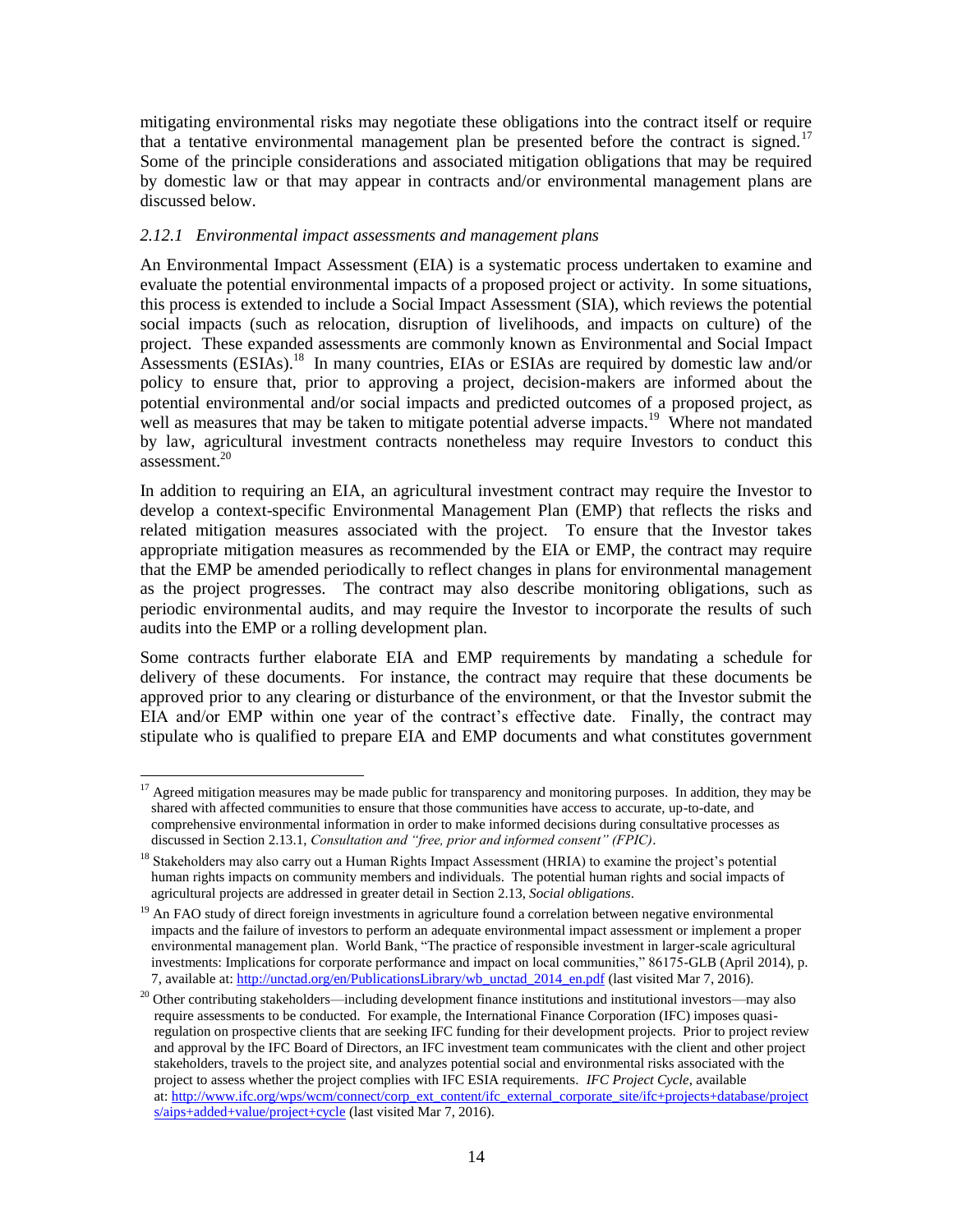approval of these documents. Usually, EIA and EMP documents must be prepared by a qualified independent environmental consultant and approved by the Government's environmental protection agency or its equivalent.

## *2.12.2 Pollution prevention*

Pollution is the contamination of air,  $2<sup>1</sup>$  water, or soil by the discharge of harmful substances, and includes anything that may detrimentally alter the quality of the surrounding environment, affect the safety or health of human beings, or harm wildlife. Pollution prevention is the reduction or elimination of pollution at the source. This is particularly important in large-scale commercial agricultural operations, in which chemicals, such as pesticides and fertilizers, tend to be used frequently.

Typically, domestic law will mandate pollution prevention measures. An agricultural investment contract may simply require that the Investor comply with these legal requirements, or it may reference other environmental standards with which the Investor must comply, such as the Equator Principles<sup>22</sup> or industry standards. Alternatively, the parties may include in the contract or the EMP pollution controls and waste management  $23$  practices that are tailored to the agricultural activity and the relevant ecosystem in an effort to lower operational and environmental compliance costs, prevent and reduce waste, and reduce long-term liabilities and cleanup costs. These controls may include requirements to provide appropriate training to all persons handling chemicals or disposing of waste; to adhere to all standards for usage established by chemical manufacturers; and to report significant events to authorities, such as chemical or waste spillage.<sup>24</sup> Finally, the contract may specify conditions under which the Government may suspend relevant permits or licenses—for instance, where a significant risk to life or the environment arises.

## *2.12.3 Watercourses and water management*

In general, the term "watercourse" is used broadly, and can mean any level of the system of surface and groundwater channels, tributaries, and the water they contain, including rivers, lakes, aquifers, glaciers, reservoirs, canals, wetlands, and floodplains. In the context of large-scale commercial agriculture, fertilizers, livestock, and pesticides can pose serious threats to these watercourses by degrading water quality and/or by limiting or obstructing their flow. Poor irrigation may also lead to waterlogging (oversaturation of soil), salinization (the build-up of dissolved solids in soil), and build-up of nitrate fertilizers in ground and surface water, all of which can cause severe environmental damage and land degradation.<sup>25</sup> Such effects may harm

 $\overline{\phantom{a}}$  $21$  Air pollution is a common concern with many agricultural practices, and its effects can have transnational impacts. In some countries, greenhouse gas emissions from agriculture projects constitute a significant share of national emission rates. FAO Food and Agriculture Organization Economic and Social Development Department, "World Agriculture: Towards 2015/203. An FAO perspective," (2003), p. 334, available at <http://www.fao.org/docrep/005/y4252e/y4252e14.htm> (last visited Mar 7, 2016). Biomass burning (also known as "slash-and-burn"), methane from livestock and rice production, nitrous oxide from manure and fertilizers, and ammonia from animal waste are four significant ways in which agriculture contributes to air pollution.

 $22$  The Equator Principles is a risk management framework adopted by financial institutions for determining, assessing, and managing environmental and social risk in projects. 83 Equator Principles Financial Institutions in 36 countries have currently adopted the Principles. The third revision of the Equator Principles was released in 2013. Equator Principles Association, Equator Principles III (June 2013), available at: [http://www.equator](http://www.equator-principles.com/resources/equator_principles_III.pdf)[principles.com/resources/equator\\_principles\\_III.pdf](http://www.equator-principles.com/resources/equator_principles_III.pdf) (last visited Mar 7, 2016).

<sup>&</sup>lt;sup>23</sup> Waste management is the practice of supervising and monitoring waste disposal, which is inextricably linked with the protection of watercourses, land, and air.

<sup>24</sup> Smaller, 2014, op. cit., p. 45.

<sup>25</sup> FAO, 2003, op. cit., p. 332-33.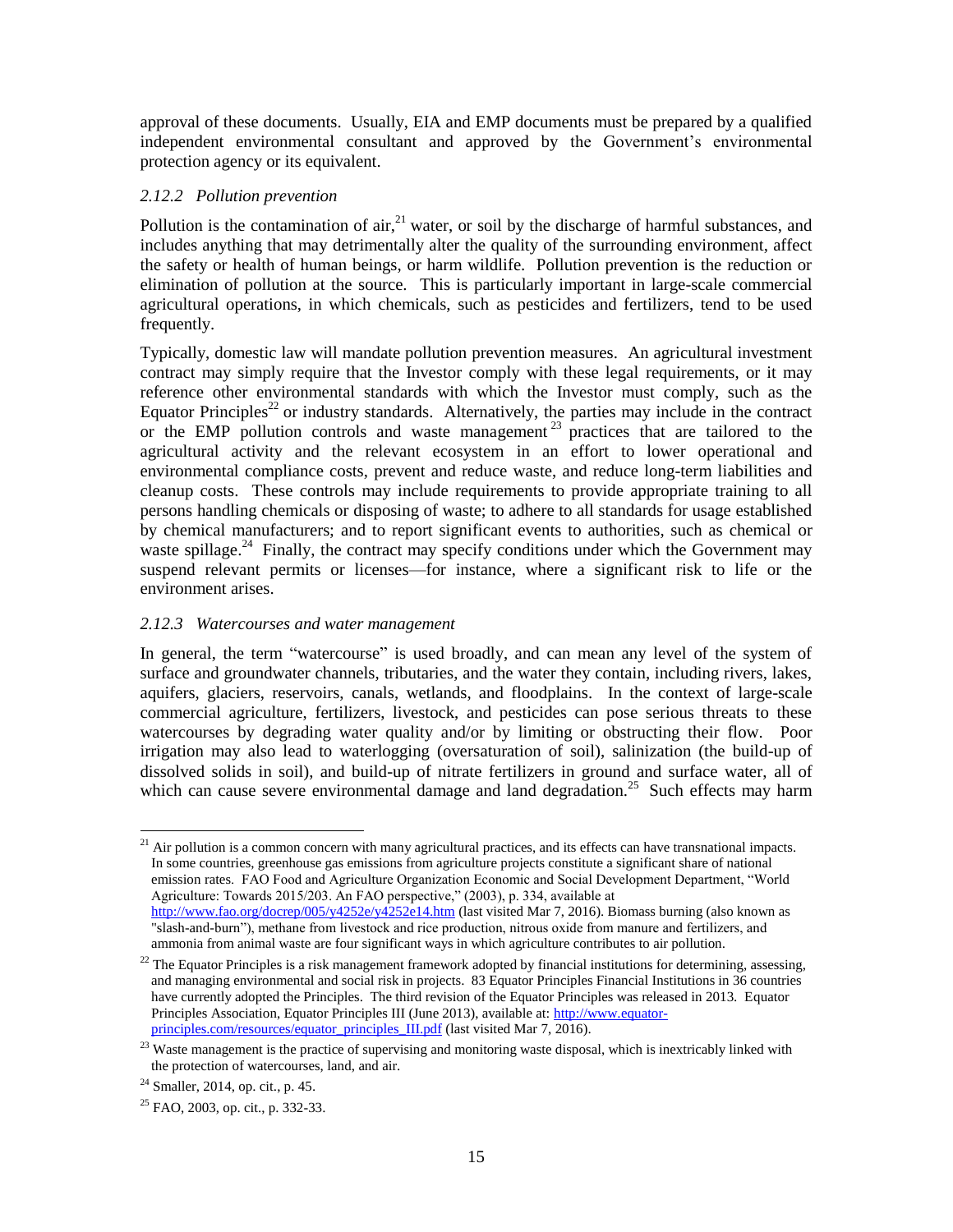surrounding ecosystems and negatively impact the health of local communities and their ability to sustain their livelihoods. Furthermore, watercourse degradation may lead to reduced crop yields, thus jeopardizing the viability of the investment.

As with pollution, domestic law often governs watercourse protection, and agricultural investment contracts may simply require the Investor to comply with such law. Given the adverse impacts that degraded watercourses may have on production levels and on the communities and ecosystems that depend on them, however, contracts or related EMPs may also include additional requirements (for example, restrictions on pesticides and controlled use of fertilizers) to ensure that Investors are mitigating potential harms wherever possible.

Because large-scale commercial agriculture typically involves heavy water usage—and because limited water resources can cause competition between industrial operations and local populations—domestic law, agricultural investment contracts, and EMPs may include restrictions on water usage and sourcing. Domestic law may set forth water permitting or licensing requirements (including quantity controls) and mechanisms to review water availability and usage over the course of the contract's term.<sup>26</sup> Provisions in contracts or EMPs may further limit the Investor's water rights in order to ensure adequate water supplies for local people. For instance, a provision might state that the Investor may take and use water necessary or useful for its operations, so long as it does not interfere with the rights of third parties or materially deprive villages, tribes, and local people of a reasonable supply of water where such water has customarily been available.

Contracts may also address: (1) whether the Investor may buy water at public rates in the concession area or use water free of charge, (2) if, by whom, and at what rates surplus water may be bought or sold by the Investor, and (3) whether the Government will charge licensing fees, taxes, or duties in connection with the exercise of water rights. Additionally, contracts may grant or deny the Investor rights with regard to development of water infrastructure. This might include listing water infrastructure development activities the Investor may or may not engage in, describing the circumstances under which the Investor must seek Government approval or licensing, and explaining the relevant steps for gaining such approval.

Finally, where operations associated with an agricultural investment contract may affect transboundary watercourses (that is, watercourses traversing one or more international borders), the agricultural investment contract may include an obligation to comply with any watercourse agreements that exist between the neighboring countries or under international law.

# *2.12.4 Land degradation*

Land degradation refers to any reduction in the capacity of land to provide ecosystem services. Soil degradation—a particularly serious facet of land degradation—occurs when the health of soil declines, thereby reducing the soil's capacity to produce agricultural products and absorb carbon dioxide.<sup>27</sup> Land or soil degradation may result in a reduction in crop yields, increased use of potentially harmful fertilizers (to compensate for the loss of productivity), an increase in greenhouse gas emissions, loss of biodiversity, and serious socioeconomic consequences such as food insecurity and migration.

 $\overline{\phantom{a}}$ 

 $26$  Smaller, 2014, op. cit., p. 43.

<sup>27</sup> European Commission, "Soil at the Interface between Agriculture and Environment*,*" available at: [http://ec.europa.eu/agriculture/envir/report/en/inter\\_en/report.htm](http://ec.europa.eu/agriculture/envir/report/en/inter_en/report.htm) (last visited Mar 7, 2016). A number of agricultural practices strongly influence the rate and instance of land and soil degradation. "Monocropping" (or "crop monoculture") refers to the practice of growing a single plant species in one area every year instead of rotating crops or practicing inter-cropping. Monocropping often results in reduced soil productivity and fertility.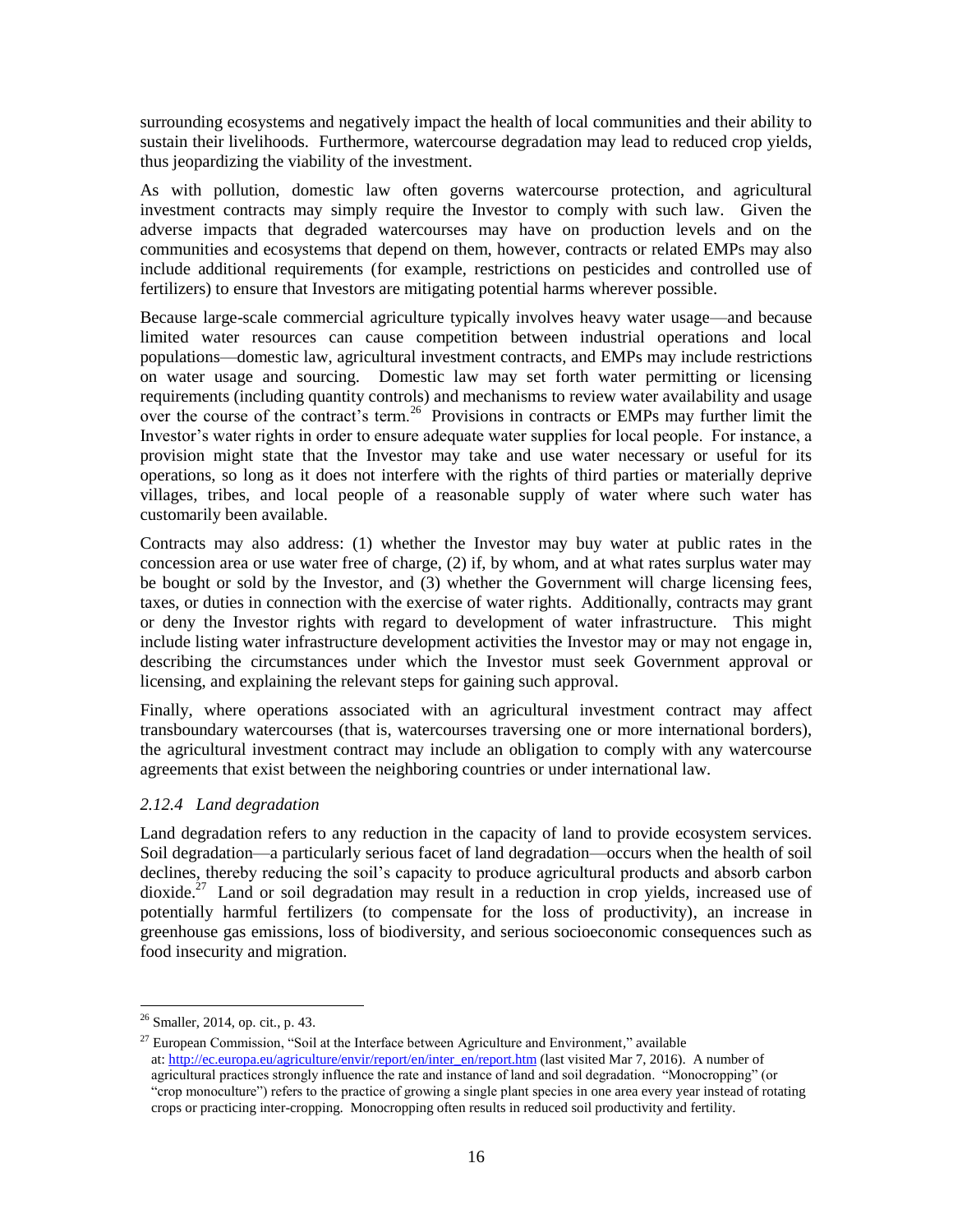It is often costly, if not impossible, to reclaim already degraded land and restore ecosystem services that are critical to the local society and development.<sup>28</sup> To mitigate this risk, agricultural investment contracts or related EMPs may require the Investor to take measures to maintain soil quality and quantity. For instance, they may require the use of appropriate farming methods to prevent soil erosion in sloping areas or may establish requirements for crop rotation or fallow management. Contracts may also require the Investor to monitor and report on soil erosion or degradation throughout the term of the contract.

#### <span id="page-16-0"></span>**2.13 Social obligations**

At a minimum, the Government party to an agricultural investment contract must respect its international legal obligations regarding the human rights of workers and of project-affected communities and individuals, regardless of whether these obligations are explicitly referenced in the contract. Generally speaking, this includes requirements that the Government protect the rights of project-affected communities and individuals to physical security, liberty, and equal treatment, $^{29}$  as well as their rights to health, housing, food, an adequate standard of living, and participation in cultural life, $30$  among other fundamental rights. Governments must also protect these rights, as well as other labor-related rights, for workers employed directly or indirectly by the agricultural investment.

Investors should respect human rights, and the UN Principles for Responsible Contracts provides guidance on integrating human rights into investment contracts.<sup>31</sup> Further guidance on respecting human rights is found in the UN Guiding Principles on Business and Human Rights.<sup>32</sup> An Investor may also have agreed to certain international standards, such as the UN Global Compact, which sets forth principles in the areas of human rights, labor, environment, and anti-corruption.<sup>33</sup>

l <sup>28</sup> Soil type, topography, land management and crop types all affect land degradation, making it difficult to measure and very site-specific. Due to difficulties often associated with measuring economic, social, and environmental impacts of land degradation, a number of detailed local and international assessments have been undertaken in recent years. Perhaps the most comprehensive of these, the FAO's Land Degradation Assessment in Drylands (LADA) Project, investigates soil and land degradation in six countries in order to better understand international best practice and provide informed policy advice at global, national, and local level. FAO, "LADA project findings and recommendations: Land degradation assessment in drylands," NR: EP/GLO/502/GEF (December 2011), available at: [http://www.fao.org/nr/lada/index.php?option=com\\_docman&task=doc\\_download&gid=781&lang=en](http://www.fao.org/nr/lada/index.php?option=com_docman&task=doc_download&gid=781&lang=en) (last visited Mar 7, 2016).

<sup>&</sup>lt;sup>29</sup> UN General Assembly, *International Covenant on Civil and Political Rights*, United Nations, Treaty Series, vol. 999 (December 16, 1966), p. 171, [hereinafter ICCPR], available at:

<http://www.ohchr.org/Documents/ProfessionalInterest/ccpr.pdf> (last visited Mar 7, 2016).

<sup>&</sup>lt;sup>30</sup> UN General Assembly, *International Covenant on Economic, Social and Cultural Rights*, United Nations, Treaty Series, vol. 993 (December 16, 1966), p. 3, [hereinafter ICESCR], available at: <http://www.ohchr.org/EN/ProfessionalInterest/Pages/CESCR.aspx> (last visited Mar 7, 2016).

<sup>&</sup>lt;sup>31</sup> UN Office of the High Commissioner for Human Rights, "Principles for Responsible Contracts," HR/PUB/15/1 (2015), available at[: http://www.ohchr.org/Documents/Issues/Business/A.HRC.17.31.Add.3.pdf](http://www.ohchr.org/Documents/Issues/Business/A.HRC.17.31.Add.3.pdf) (last visited Mar 7, 2016).

<sup>&</sup>lt;sup>32</sup> UN General Assembly, "Report of the Special Representative of the Secretary-General on the issue of human rights and transnational corporations and other business enterprises, John Ruggie. Addendum- Principles for responsible contracts: integrating the management of human rights risks into State-investor contract negotiations: guidance for negotiators", A/HRC/17/31/Add.3, (May 25, 2011), available at:

<http://www.ohchr.org/Documents/Issues/Business/A.HRC.17.31.Add.3.pdf> (last visited Mar 7, 2016). *See also* UN Office of the High Commissioner for Human Rights, "United Nations guiding principles on business and human rights: Implementing the United Nations 'Protect, Respect, and Remedy' framework," HR/PUB/11/04 (2011), p. 13- 16 available at[: http://www.ohchr.org/Documents/Publications/GuidingPrinciplesBusinessHR\\_EN.pdf](http://www.ohchr.org/Documents/Publications/GuidingPrinciplesBusinessHR_EN.pdf) (last visited Mar 7, 2016).

<sup>33</sup> UN Global Compact, *The Ten Principles,* available at: [https://www.unglobalcompact.org/what-is](https://www.unglobalcompact.org/what-is-gc/mission/principles)[gc/mission/principles](https://www.unglobalcompact.org/what-is-gc/mission/principles) (last visited Mar 7, 2016).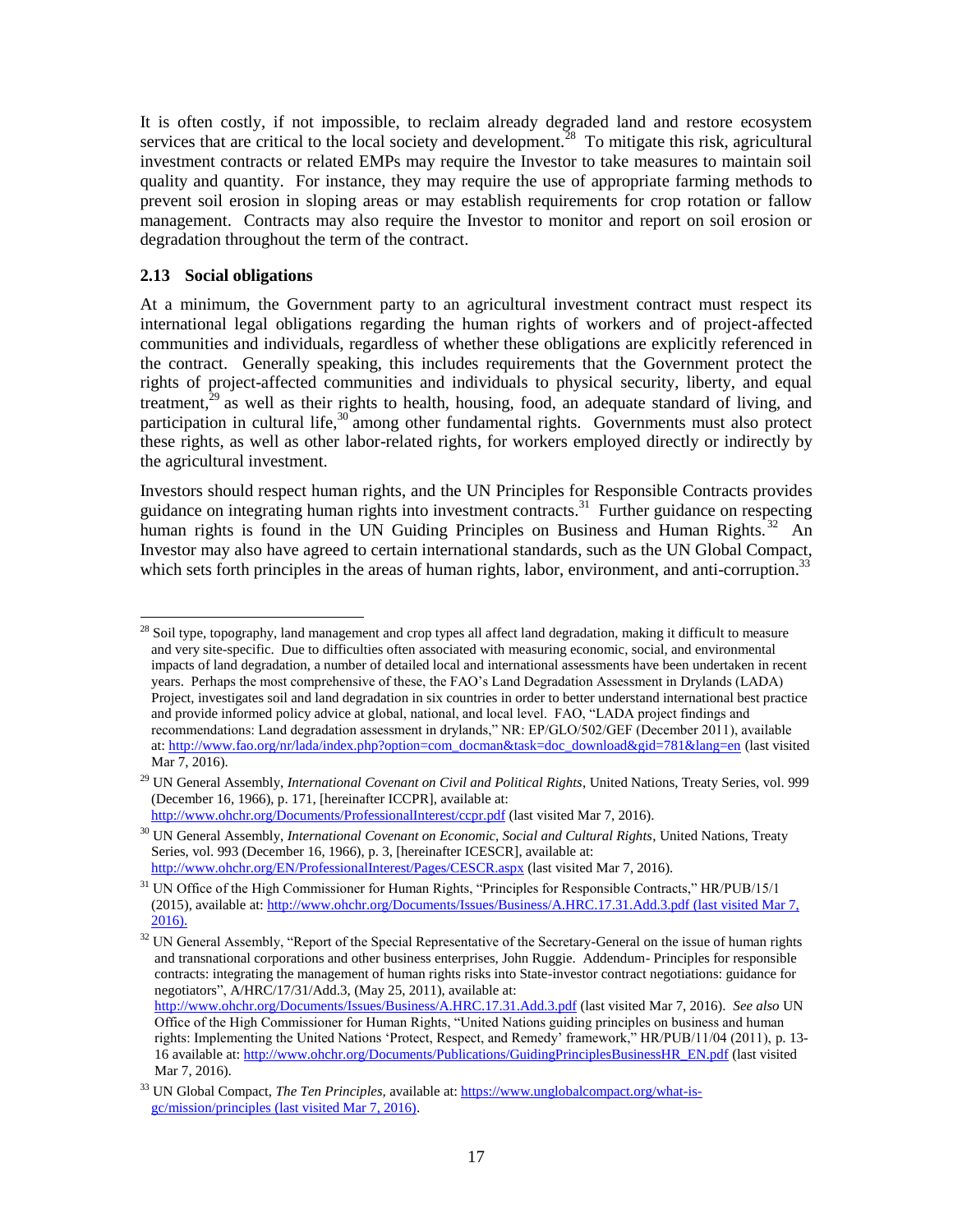Some of these standards may be enshrined in the domestic laws of the host state, and the reach of those laws may extend beyond the Government to the Investor and the agricultural project. Furthermore, in some agricultural investment contracts, the parties may elect to elaborate further on the respective social obligations of the Government and the Investor. Contracts may address aspects of the agricultural project for which binding legal obligations exist under international law—such as resettlement—or aspects for which there is often no binding or clearly articulated legal standard, such as local employment and procurement, or other investor activities that typically fall under the banner of corporate social responsibility (CSR). Some of the most common social obligations addressed in agricultural investment contracts are explored below.

## <span id="page-17-0"></span>*2.13.1 Consultation and "free, prior and informed consent" (FPIC)*

Specific consultation practices vary from country to country. Some countries legally require the Government and/or Investors to consult with local communities in certain situations, such as when government or investor actions threaten to interfere with local lands, livelihoods, and traditional practices.<sup>34</sup> External standards, such as those imposed by certification schemes or by financial institutions, might also require either consultation with, or attaining the consent of, local communities.

Where the farmland is situated on the lands of indigenous or tribal peoples protected under international law,<sup>35</sup> the principle of "*free, prior and informed consent*" (FPIC) applies. FPIC entitles a project-affected indigenous or tribal community<sup>36</sup> to be consulted with and to provide or withhold their approval before the establishment of any project that stands to directly affect access to their lands, territories, or resources. Any consent obtained must be "free," occurring without undue pressure or manipulation; it must be obtained sufficiently "prior" to the commencement of the project or public measure; and it should be given after the community is sufficiently "informed" about all aspects of the project.

An agricultural investment contract that adheres fully to FPIC principles would include clear and specific language concerning (1) the scope of consultation, (2) the processes for obtaining community approval, and (3) what happens where the community withholds its consent. In practice, however, contracts that make reference to consultation and consent tend to do so in vague terms. In some cases, there may be a separately negotiated agreement with the community that seeks to clarify the scope of consultation. These side agreements are identified here as "community agreements," and are addressed in greater detail in Section [2.13.7, Agreements with](#page-20-0)  [local communities.](#page-20-0)

#### *2.13.2 Resettlement*

 $\overline{\phantom{a}}$ 

Commercial agricultural operations that displace communities involuntarily can have significant adverse effects upon the affected population. Displaced communities may lose access to incomegenerating land and resources or much-needed water reserves, and even short- to medium-term resettlement may be long enough for traditional and cultural practices to be eroded or lost altogether. To protect against these and other harms, such as general infringements on property rights, most jurisdictions have domestic legislation that prohibits land confiscation without due

<sup>34</sup> *See e.g.*, Haida Nation v. B.C. (Minister of Forests), (2004) SCC 73, 3 S.C.R. 511, at para. 35 (Can.).

 $35$  The obligation to obtain the FPIC of indigenous and tribal communities is included in the International Labour Organization's *No. 169 Indigenous and Tribal Peoples Convention (1989)* (ILO 169), the United Nations Declaration on the Rights of Indigenous Peoples (2007) (UNDRIP), and the International Finance Corporation (IFC) Performance Standards on Environmental and Social Sustainability (2012). While these international instruments are somewhat limited in that they are only intended to apply to indigenous or tribal populations, they nonetheless demonstrate a growing global recognition of the importance of community consultation and consent.

 $36$  Ensuring FPIC for all local communities, and not just for indigenous peoples, is increasingly viewed as best practice.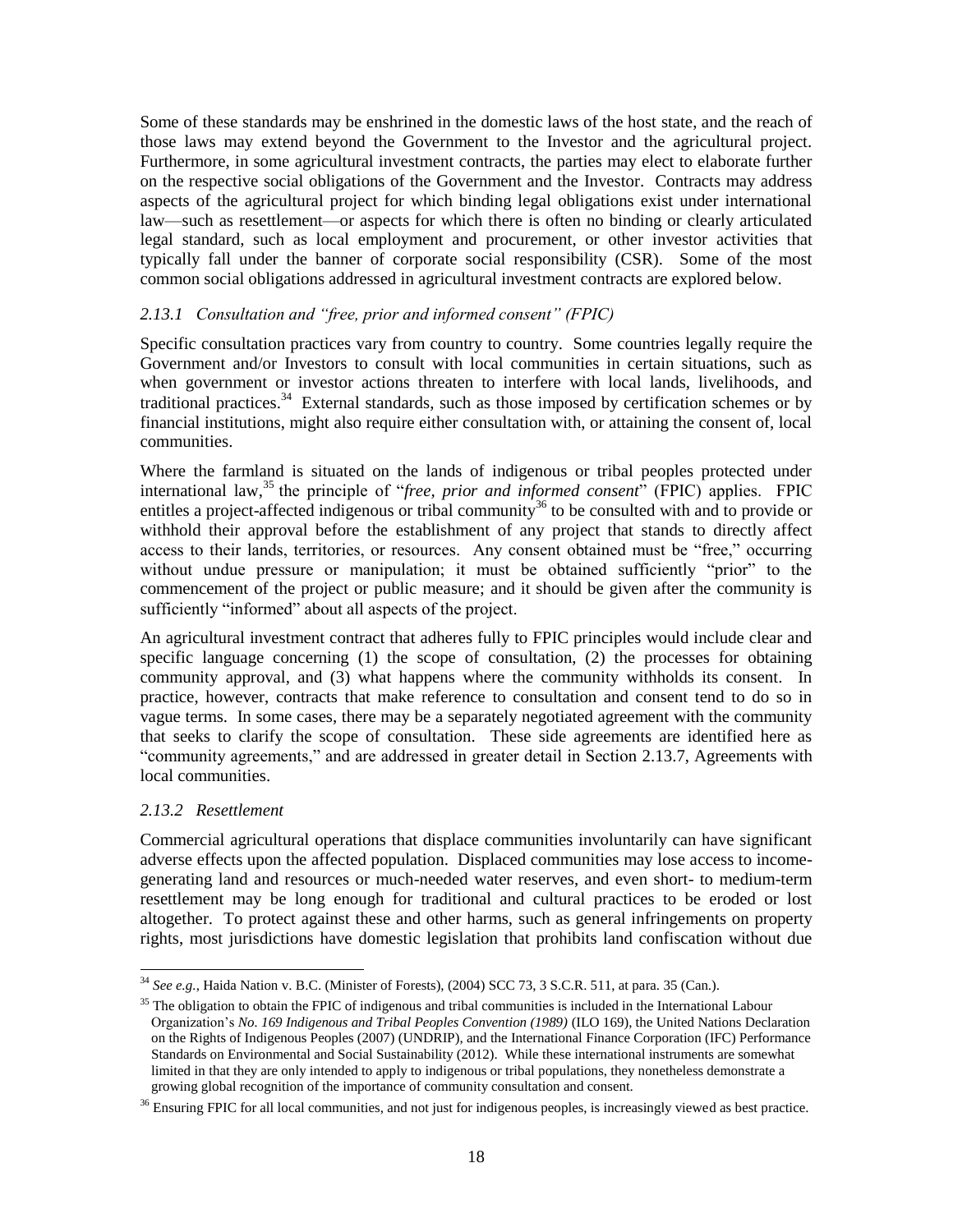process and/or adequate compensation. With respect to indigenous populations, international law provides additional protection.<sup>37</sup>

Historically, agricultural investment contracts have often been negotiated between Governments and Investors with little regard to potential displacement. This was particularly likely in cases where the affected land was communally held, was considered to be "held in trust" for the community by the Government, or was used only during some parts of the year by nomadic or pastoral communities. In recent years, however, there has been growing recognition of the need to protect project-affected communities against forced eviction or resettlement.<sup>38</sup> Modern contracts may include a commitment to reduce or minimize displacement and resettlement. Where resettlement is necessary, these provisions typically identify who will be responsible for effectuating the relocation. In some cases, the Investor may receive a tax credit for any expenses incurred in resettling landholders.

#### *2.13.3 Local employment and local procurement*

Agricultural investment contracts sometimes impose obligations on the Investor to hire employees from local communities or to locally procure goods and services needed for the agricultural project's operations.<sup>39</sup> In some cases, these obligations are defined via quota requirements—stating, for instance, that a percentage of positions at a given skill level must be filled by locals, or that a percentage of goods and services required by the Investor must be supplied by local businesses.<sup>40</sup> Governments and Investors may opt to include these provisions in contracts to ensure that the agricultural project contributes positively to sustainable local development. Furthermore, where the Investor conducts value-adding processes locally rather than exporting raw materials, additional economic benefits may flow to the host state.

The meaning of "local," however, can be a matter of debate, particularly if the contract fails to clearly define the term. For instance, some contracts may reserve local employment and procurement benefits for members of project-affected communities, while others may interpret "local" to include anyone who is a citizen of the host state. In the latter case, the agricultural project may draw people from across the country to the project-affected area, potentially altering local economic or social conditions.

Some contracts also require Investors to provide specialized training or technical support to ensure that individuals from local communities or nationals of the host state can benefit from skilled positions.

l

<sup>&</sup>lt;sup>37</sup> ILO 169, for example, which is binding upon ratifying states, stipulates that "the peoples concerned shall not be removed from the lands which they occupy" except: (1) where "necessary as an exceptional measure" and (2) with FPIC, or if FPIC cannot be obtained, following procedures established by relevant national law. International Labour Organisation, *Convention concerning Indigenous and Tribal Peoples in Independent Countries (ILO Convention 169)*, 72 ILO Official Bull. 59 (June 27, 1989) [hereinafter ILO 169], available at: [http://www.ilo.org/dyn/normlex/en/f?p=NORMLEXPUB:12100:0::NO:12100:P12100\\_ILO\\_CODE:C169](http://www.ilo.org/dyn/normlex/en/f?p=NORMLEXPUB:12100:0::NO:12100:P12100_ILO_CODE:C169) (last

visited Mar 7, 2016).

<sup>38</sup> *See* Inter-Agency, "Handbook on Housing and Property Restitution for Refugees and Displaced Persons: Implementing the "Pinheiro Principles," (March 2007), available at: <http://www.refworld.org/docid/4693432c2.html> (last visited Mar 7, 2016); *see also* UN Human Rights Council, "Report of the Special Rapporteur on adequate housing as a component of the right to an adequate standard of living, Miloon Kothari," A/HRC/4/18 (February 5, 2007), available at: [http://daccess-dds](http://daccess-dds-ny.un.org/doc/UNDOC/GEN/G07/106/28/PDF/G0710628.pdf?OpenElement)[ny.un.org/doc/UNDOC/GEN/G07/106/28/PDF/G0710628.pdf?OpenElement](http://daccess-dds-ny.un.org/doc/UNDOC/GEN/G07/106/28/PDF/G0710628.pdf?OpenElement) (last visited Mar 7, 2016).

<sup>&</sup>lt;sup>39</sup> Local employment and procurement requirements may risk running afoul of international obligations (for instance, obligations under bilateral investment treaties) not to give preference to domestic businesses over foreign ones. Where this is the case, the parties may be limited in their ability to embed robust employment and procurement provisions in the contract.

<sup>40</sup> Environmental Law Alliance Worldwide, 2013, op. cit., p. 35.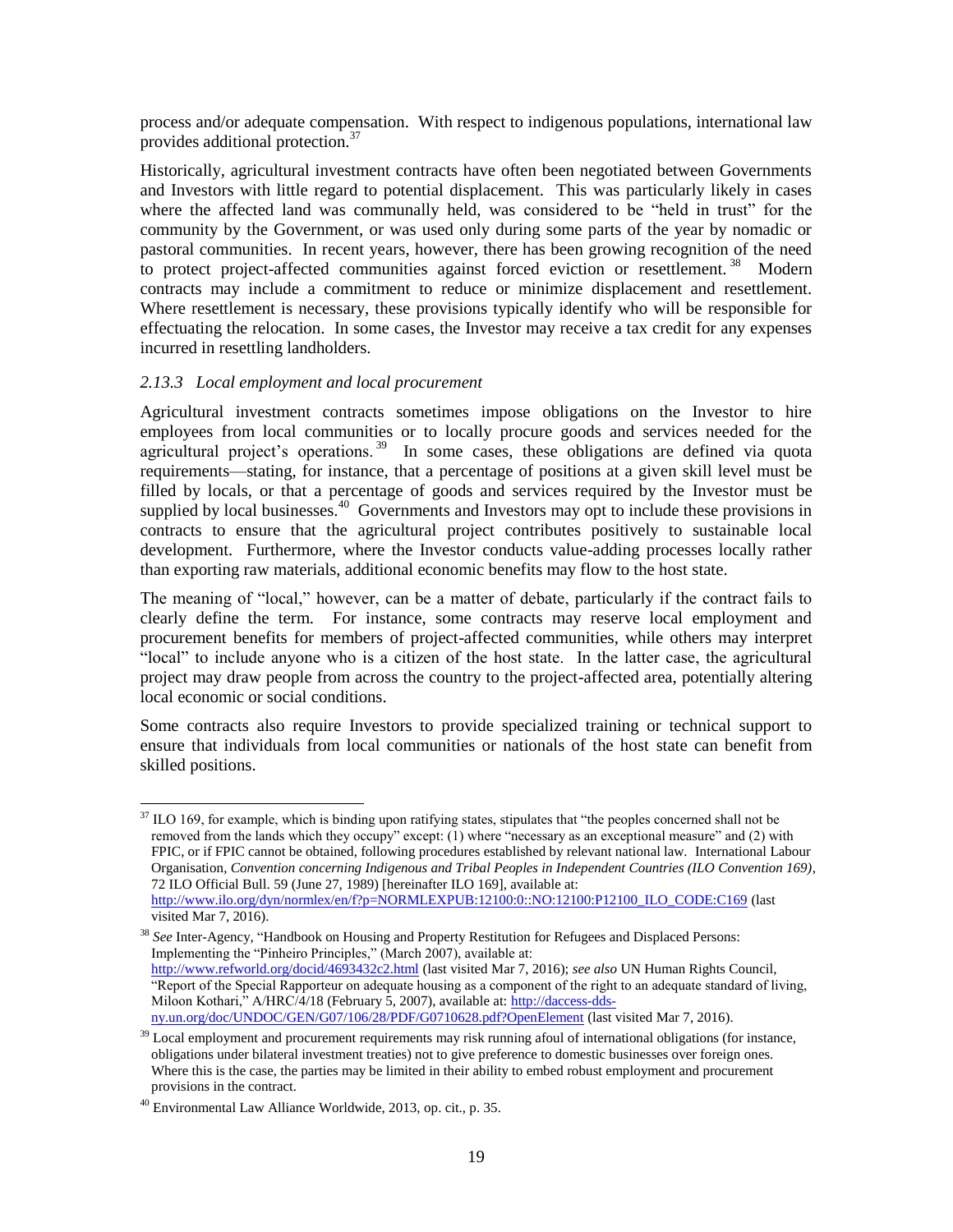## <span id="page-19-0"></span>*2.13.4 Labor, health and safety*

In addition to promoting local employment and shielding local communities from the possible environmental/social harms associated with an agricultural project, there is a growing global recognition of the special need to protect the health and safety of workers, who may suffer heightened risks to their health and safety as a result of their employment by the project. This is particularly true of projects that require the use of toxic chemicals—as agricultural projects often do—or where workers must use potentially dangerous tools or machinery. Some agricultural investment contracts thus contain provisions dedicated to protecting workers' health and safety and to otherwise limiting potentially harmful or dangerous labor conditions. For instance, a contract might limit workers' hours; forbid or limit the use of certain chemicals deemed dangerous to workers' health; or require that the Investor implement certain safety precautions (e.g., the use of masks when spraying chemicals on crops, or the use of blade guards on industrial machinery). Some contracts might also include provisions requiring the Investor to provide regular safety training instructions to its employees; to provide basic medical care to its employees and their dependents; to build wells to supply clean and safe drinking water in the contract area; or to construct health facilities and schools for employees and their dependents.

## *2.13.5 Outgrower programs*

l

Some agricultural investment contracts include an obligation to design and implement an outgrower scheme in partnership with local producers. In an outgrower scheme, the Investor typically commits to purchasing a fixed quota of agricultural products from local—often smallholder—farmers. Such schemes are designed to ensure that these farmers benefit from the project's presence while retaining access to their lands. From the Investor's perspective, these schemes can also enable the Investor to access additional, more secure, and, in some cases, cheaper raw materials. By supporting local residents' livelihoods, the Investor can also minimize the risk of community dissatisfaction.

When an agricultural investment contract includes a provision on outgrower schemes, the provision may identify the basic parameters of the scheme. For example, it may allocate responsibilities between the Government and the Investor to identify participating farmers (which may include preferences for women or other marginalized farmers); to develop the land; and to arrange for access to inputs (for instance, seeds, fertilizers, and necessary technologies), credit, and technical training for participating farmers. The contract may also describe the amount of land available for such schemes, or require the Government to identify the target lands. A contract might also establish a price-setting mechanism, or bind the Investor to monitoring and reporting requirements.<sup>41</sup> The parameters of the scheme set out in the agricultural investment contract are often then supplemented by separate agreements with participating farmers or cooperatives of farmers.

Carefully designed outgrower schemes can offer benefits for both the Investor and participating farmers. On the other hand, less considered schemes present significant risks. For example, outgrower schemes may result in a transition from multicropping (growing two or more crops in the same piece of land during a single growing season, or rotating crops seasonally) to monocropping (growing a single crop year after year on the same land), which may degrade soil quality. Monocropping may also create a risk of food insecurity as farming households are forced to generate higher incomes to purchase food that they were once able to grow. Outgrower schemes can also be problematic for participating farmers when the schemes shift the financial

<sup>&</sup>lt;sup>41</sup> World Bank, "Agricultural Global Practice Discussion Paper, Investment Contracts for Agriculture: Maximizing Gains and Minimizing Risks," 03 94895-GLB (June 2015), p. 10, available at <http://www.iisd.org/sites/default/files/publications/world-bank-agri-investment-contracts-web.pdf> (last visited Mar 7, 2016).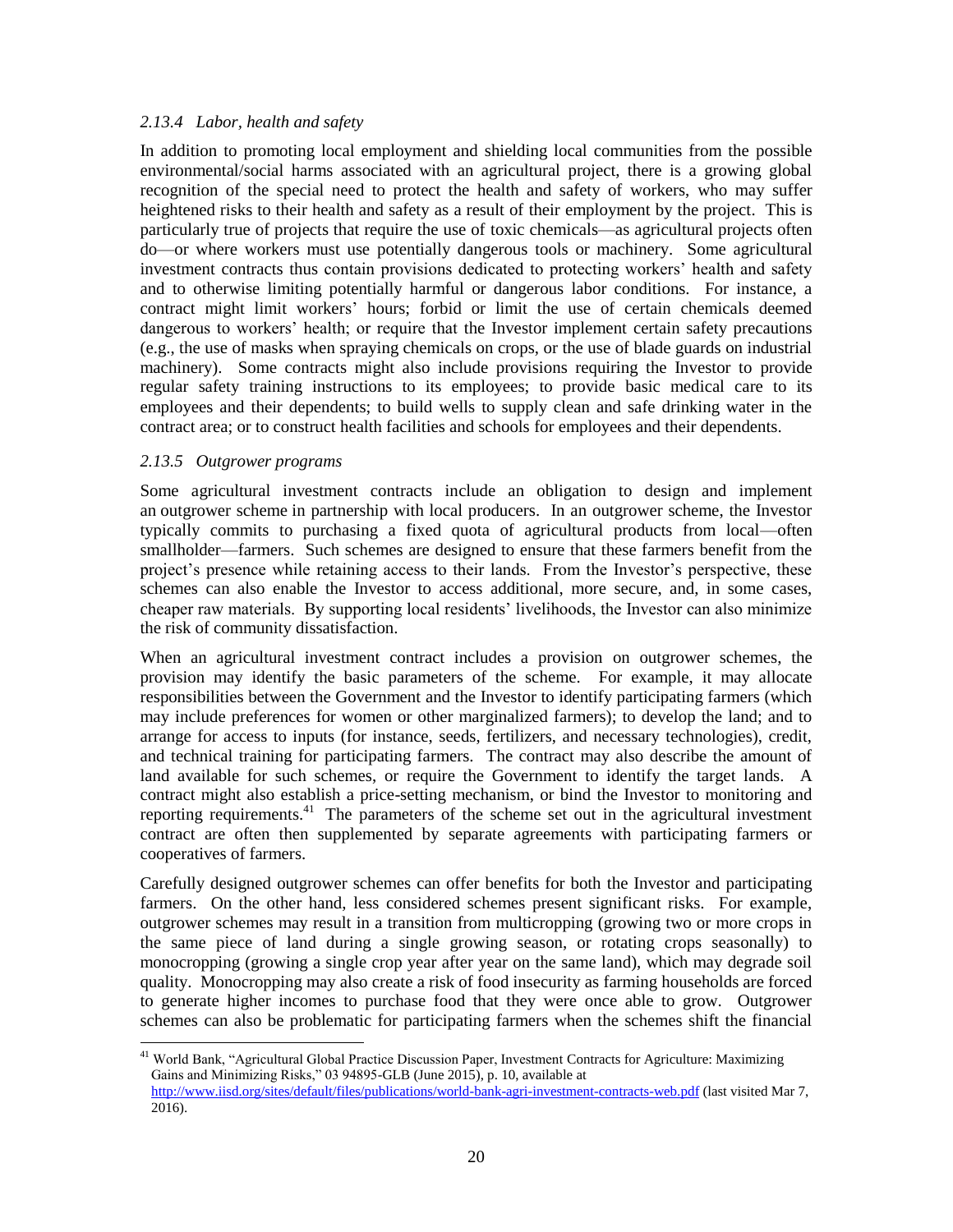risks of the investment onto farmers. Accordingly, contract provisions regarding outgrower schemes may be drafted to mitigate these risks.<sup>42</sup>

## *2.13.6 Corporate social responsibility and social development funds*

Some agricultural investment contracts include further social obligations for the Investor. For instance, Investors may commit to providing certain goods or services to impacted communities and/or to employees and their descendants, such as health care, education, infrastructure, skills training, or access to food and improved water sources—commitments that might be broadly described simply as "community development activities."<sup>43</sup> Contracts may also include provisions to ensure that such activities are sustainable—for instance, ensuring that schools or health clinics will continue to be staffed and supplied in the Investor's absence, or ensuring that clean water access points are self-sustaining.

In some cases, Investors will also agree to the establishment of a Social Development Fund (SDF) (sometimes referred to as a Community Development Fund). The parameters of the SDF may be set out in the agricultural investment contract itself or, alternatively, in a separately negotiated agreement with the community (as addressed in greater detail in Section [2.13.7,](#page-20-0) *[Agreements with](#page-20-0)  [local communities](#page-20-0)*). In some cases, management of an SDF will be assigned to a committee composed of community leaders, local government officials, and Investor representatives. The SDF may be used to fund some or all of the abovementioned community development activities, as well as to address other community needs as identified by the community itself.

## <span id="page-20-0"></span>*2.13.7 Agreements with local communities*

When an agricultural investment contract requires an Investor to undertake commitments to potentially affected communities, it may further require the Investor to articulate a plan to deliver upon those commitments through a community development plan or in enforceable side agreements between affected communities and the Investor. Such agreements go by various names, including memoranda of understanding (MOUs), community development agreements (CDAs), community benefit agreements (CBAs), impact benefit agreements, and local development agreements. Such an agreement might cover a range of matters, including compensation for lost land, loss of income, and property damage; commitments to train and hire locally; CSR commitments; joint oversight committees; and consultation and grievance mechanisms. In some cases, community agreements may also provide for royalties or other profits to accrue to the community (often in the form of a community development fund).<sup>44</sup>

#### *2.13.8 Grievance mechanisms*

A grievance mechanism is a routinized process through which an individual or group of people can bring complaints concerning any aspect of an investment and seek a remedy. Grievance mechanisms can be operated by the Government, the Investor, or other entities, such as financiers.

To date, agricultural investment contracts have not commonly included grievance mechanism provisions. When included, such provisions might provide certain rights or obligations regarding the resolution of grievances from local communities (such as allowing the Government to

l <sup>42</sup> *Id*.

 $43$  In addition to being included in the agricultural investment contract, these obligations may also arise from the Investor's own internal corporate social responsibility (CSR) policy or from negotiations with the affected community.

<sup>&</sup>lt;sup>44</sup> These revenue-sharing schemes may be tied to the project's profits; however, from the community perspective, it may be preferable for such schemes to be tied to total revenue, thus ensuring a steady stream of benefits for the community.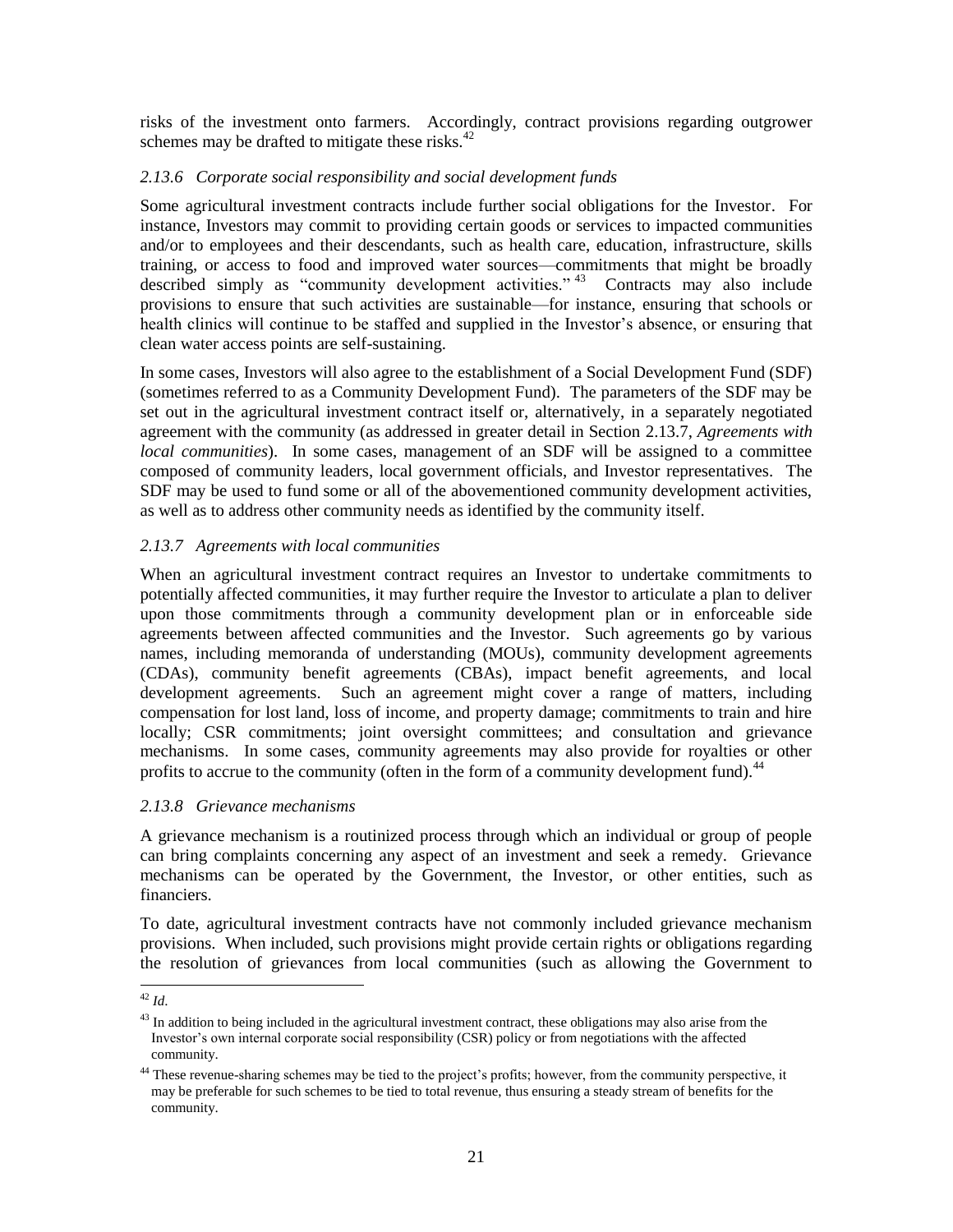suspend investment activities until problems are resolved), or might require the Investor to set up a site-based grievance process through which it can receive and resolve grievances from local communities or employees.

Best practices dictate that grievance mechanisms are designed and implemented in consultation with the community, and that engaging with such mechanisms should not prevent someone from subsequently seeking judicial or administrative remedies.<sup>45</sup>

# <span id="page-21-0"></span>**2.14 Monitoring and audits**

Monitoring the Investor's performance to ensure compliance with its obligations is critical. Agricultural investment contracts and/or domestic law often require an Investor to undergo various levels of monitoring, from internal reviews and self-reporting to government or thirdparty compliance evaluations. These may be scheduled as mandatory periodic reviews that occur throughout the term of the contract. Independent auditors may assess the results of any monitoring processes carried out by Investors or third parties to ensure objective assessment of the Investor's compliance with the contract's provisions and to ensure that the interests of all stakeholders are taken into account.

Many contracts require an Investor to maintain written books and records to account for the Investor's financial transactions and all matters involving its assets and business during a particular financial reporting period. These may include financial statements, cash receipts, bank statements, income tax statements, stock ledgers, and minute books, among others. The Investor often must maintain these records in a manner that conforms to commonly accepted accounting principles (such as the Generally Accepted Accounting Principles, or GAAP) as well as the laws of any country that has jurisdiction over the Investor (including the Investor's *home state* and the host state). A contract might also require the Investor to undergo an annual financial audit to ensure that its books and records are correct and complete.

# **2.15 Anti-bribery and corruption**

 $\overline{\phantom{a}}$ 

As the international regulatory environment for cross-border businesses becomes more complex, anti-bribery and corruption provisions in investment contracts have become increasingly important in some sectors. Although such provisions are not yet standard in agricultural investment contracts, they may become more common as contracting parties incorporate or adapt model provisions, such as the ICC Anti-Corruption Clause, which was published by the International Chamber of Commerce in 2012 to assist companies seeking to embed anticorruption principles into their contractual agreements.<sup>46</sup> The ICC Anti-Corruption Clause includes, among other things, representations from the parties that they have not engaged in any corrupt activities in connection with the relevant contract, promises from those parties that they will not engage in any such corrupt activities throughout the life of the contract, and provisions establishing measures to be taken if one party discovers that the other has engaged in such prohibited activities.

<sup>&</sup>lt;sup>45</sup> U.N. Special Rep. of the Secretary-General on the Issue of Human Rights and Transnational Corporations and Other Business Enterprises, "Guiding Principles on Business and Human Rights: Implementing the United Nations "Protect, Respect and Remedy" Framework," U.N. Doc. A/HRC/17/31 (Mar. 21, 2011), Principle 31(h) and commentary to Principle 29, available at[: http://www.ohchr.org/Documents/Publications/GuidingPrinciplesBusinessHR\\_EN.pdf](http://www.ohchr.org/Documents/Publications/GuidingPrinciplesBusinessHR_EN.pdf) (last visited Mar 7, 2016).

<sup>46</sup> International Chamber of Commerce Commission on Corporate Responsibility and Anti-corruption, and the Commission on Commercial Law and Practice, "ICC anti-corruption clause," (2012), available at: <http://www.iccwbo.org/Advocacy-Codes-and-Rules/Document-centre/2012/ICC-Anti-corruption-Clause/> (last visited Mar 7, 2016).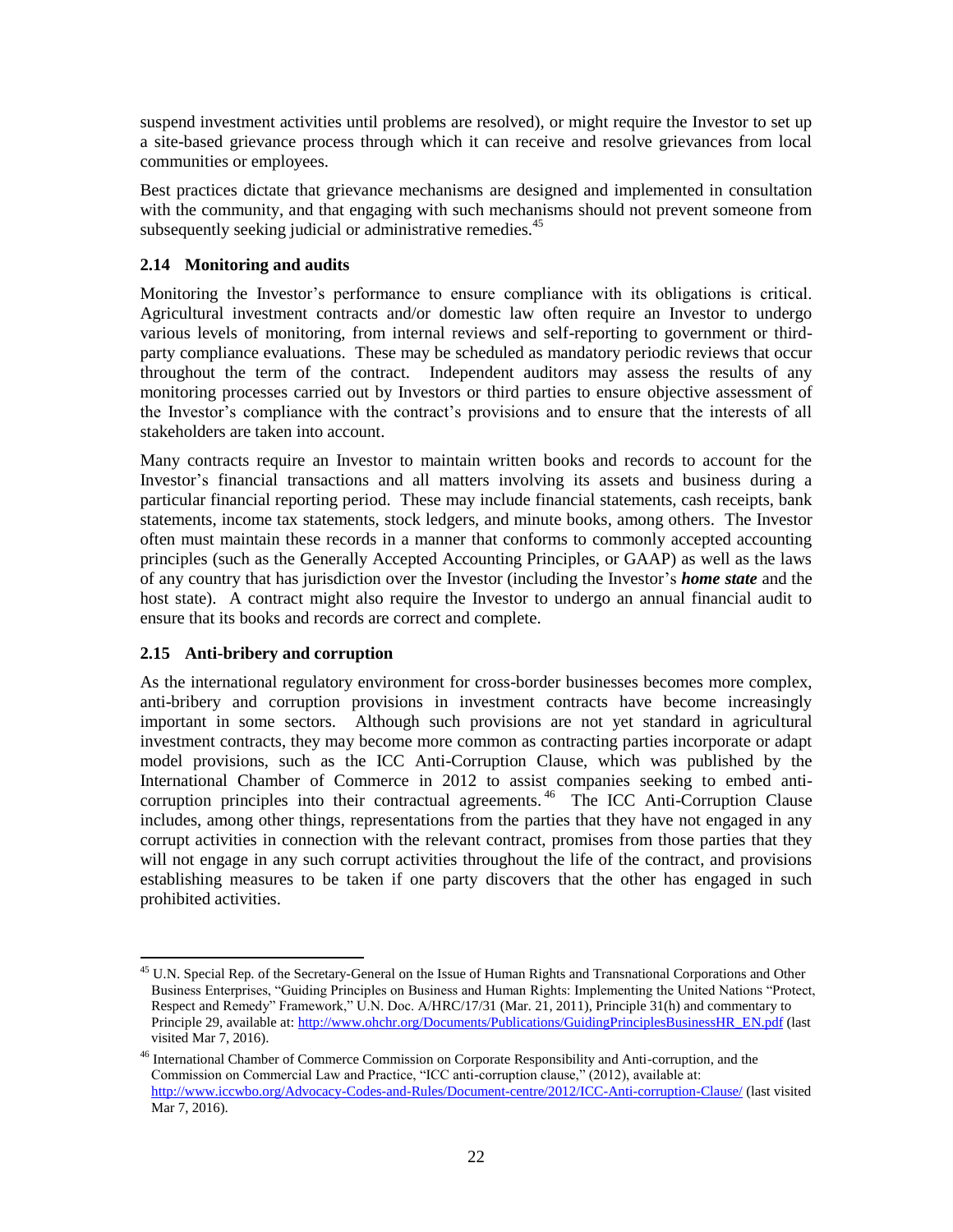Regardless of whether an anti-corruption provision is included in the contract, however, contracting parties must still guard against bribery and corruption as required by national and international law—including *legislation* in the Investor's home state (where the Investor is legally organized) and in the host state (where the agricultural operation is situated). $47$ 

## **2.16 Assignment and novation**

l

*Assignment* and *novation* provisions deal with the transfer of benefits and obligations of a contract to a person or entity not party to the original contract.

Assignment is the transfer of the benefits of a contract to a new party, but not the obligations. Novation, on the other hand, essentially puts the new party into the shoes of the party novating (that is, transferring the contract), so that the new party is treated as if it had signed the original contract, thus assuming all of the rights and obligations the novating party had undertaken. In either case, if an Investor wants to transfer its rights or obligations under an agricultural investment contract to a new party, the contract (or relevant regulations) will likely require it to obtain the Government's consent—typically, in writing—before making any such transfer.

Governments typically limit an Investor's ability to transfer its rights and obligations to a new party for a range of reasons. Primary among these reasons are:

- The Investor's access to high value confidential information from the Government during the term of the contract. While the Government may be comfortable disclosing such information to the Investor, it may not want to disclose such information to any entity that may later become party to the contract via an assignment or novation.
- Reliance on the Investor's reputation, financial capability, or industry expertise when entering into the contract. These factors often influence the Government's decision to agree to the project as well as the terms it negotiates into the contract. Accordingly, prior to providing its consent to any assignment or novation, the Government may want to confirm that the proposed new party brings a reputation, financial strength, and industry expertise that are commensurate with the Investor's to ensure the continued viability of the project.

In addition to Government consent rights, assignment and novation provisions may also permit or prohibit certain types of transfers. These often include:

- Whether or not the Investor will be able to sub-contract. Agricultural investment contracts may allow the Investor to sub-contract with third parties during certain phases of the production process. If the Investor is allowed to sub-contract, the contract may set parameters for how the Investor does so.
- Whether or not the Investor will be able to assign its rights under the contract—including its rights to access and/or possess the agriculture land and exploit the land's resources—

In the U.S., legislation requires that companies within its jurisdiction adhere to strict anti-bribery and anti-corruption standards when conducting business abroad. For instance, the U.S. Department of Justice has taken an expansive view of what cases fall under the *Foreign Corrupt Practices Act 1977* (FCPA). The FCPA prohibits U.S. companies from paying (or offering to pay) foreign officials to obtain business, and it further applies these restrictions to foreign entities and citizens who commit such acts while in U.S. territory. Engaging in any such activities is a criminal offense, and penalties for such offenses include severe fines and imprisonment. The UK *Bribery Act 2010* is also extensive in its application. Of most concern for many businesses is Section 7, which states that an entity associated with a person who has offered a bribe may be liable for an unlimited fine if it has not implemented adequate procedures to prevent corruption. The UK Ministry of Justice has stated that it considers contractual anti-corruption standards to be "adequate procedures" within the meaning of Section 7. United Kingdom Ministry of Justice, *The Bribery Act 2010: Guidance about procedures which relevant commercial organisations can put into place to prevent persons associated with them from bribing* (February 11, 2012), Section 9, p. 23, available at: <http://www.justice.gov.uk/downloads/legislation/bribery-act-2010-guidance.pdf> (last visited Mar 7, 2016).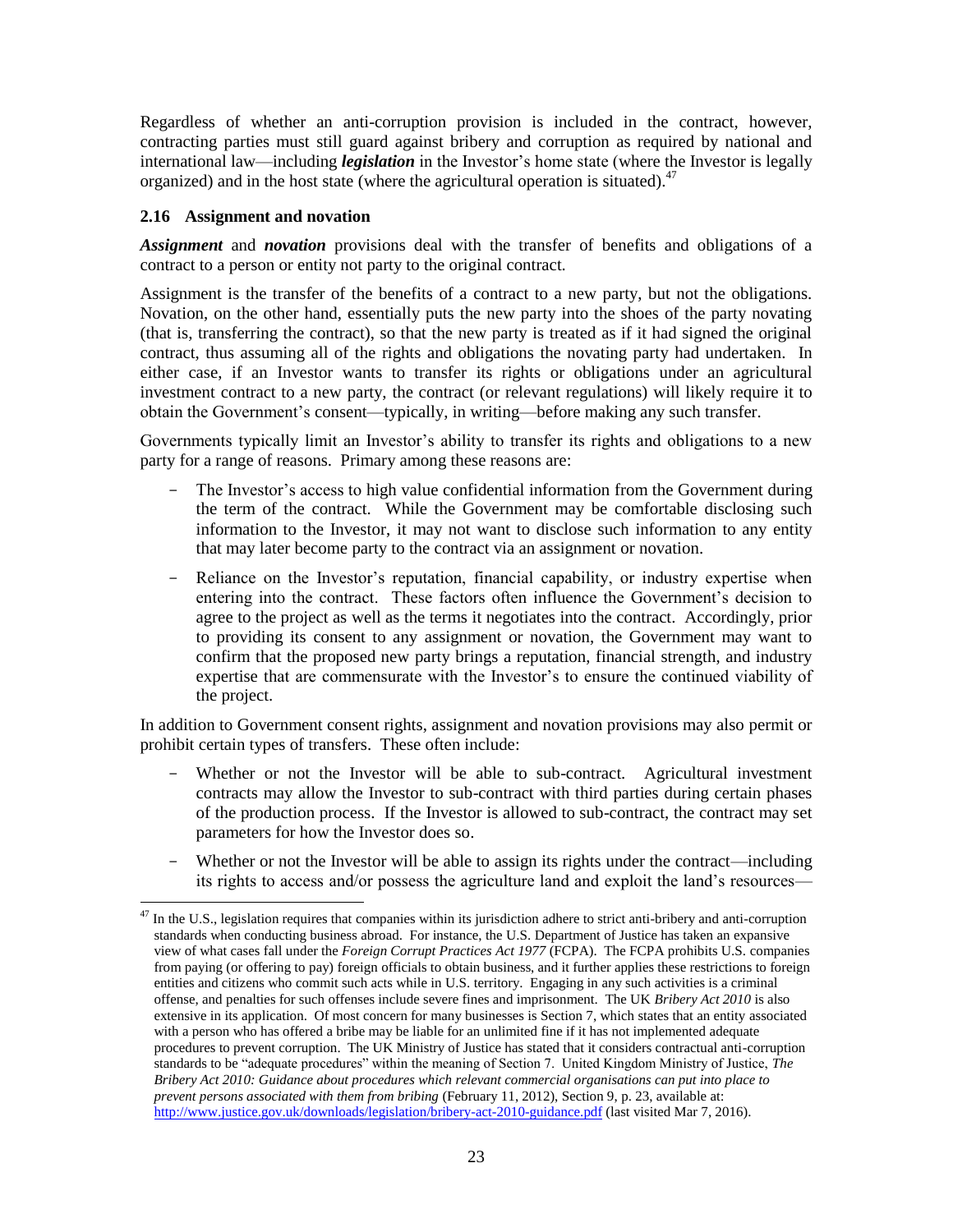to a lender as security (or collateral) for a loan. In some situations, the Government may allow the Investor to pledge its interests in some or all of the contract area so that the Investor may obtain financing to carry out the operations contemplated by the contract. Where this is allowed, the contract may include a provision describing the Government's right and remedies if a lender forecloses on the collateral or otherwise exercises remedies in relation to it.

## **2.17 Change of control**

An agricultural investment contract may require the Investor to obtain the Government's consent—typically, in writing—prior to any change in the ownership or management of the Investor. This change in ownership or management is often referred to as a "change of control." Events that constitute a change of control may include assignments, transfers, or sales of a majority of the stock or economic interests in the Investor (or a parent company); a sale of all or substantially all of the Investor's (or a parent company's) assets; or a change in the majority of the Investor's (or a parent company's) board members. If a change of control occurs without the Government's consent, a change of control provision may allow the Government to terminate the contract.

## **2.18 Confidentiality and publicity**

Confidentiality provisions are designed to ensure that certain types of information shared between the parties to a contract remain confidential and not publicly available. These provisions usually require each party to protect the other party's trade secrets or other information that is conveyed under the understanding that it will not be made readily available to the public. While the confidentiality provision may be broad, it typically excludes certain categories of information, such as information that is already in the public domain or information that must be disclosed by law.

Generally, information covered by a confidentiality provision remains confidential for the life of the contract. In addition, some confidentiality provisions may also survive the termination of the relevant contract, which means that the parties must treat information covered by the provision as confidential even after the contract's term has ended.

Governments, Investors, and local communities may have different views on what constitutes confidential information and when confidentiality provisions should apply. For example, they may disagree on whether the agricultural investment contract itself should be made publicly available.<sup>48</sup> Relevant guidelines and principles indicate that transparency of these contracts, or of all non-commercially-sensitive provisions included in them, is best practice.<sup>49</sup>

# **2.19 Stabilization**

A *stabilization* provision seeks to shield the Investor from having to comply with or incur the costs of changes in the domestic law.

l <sup>48</sup> This relates to issues of community access to information and public participation, referenced in Section [2.12,](#page-12-0) *[Environmental obligations,](#page-12-0)* and Sectio[n 2.13.1,](#page-17-0) *[Consultation and "free, prior and informed consent" \(FPIC\)](#page-17-0)*. Confidentiality provisions that are narrowly tailored to cover only information that genuinely needs protection for commercial reasons help the Government avoid any conflicting duties it may have with respect to confidentiality (with regards to the Investor) and transparency (with regards to affected communities and the general public). Limiting the scope of confidentiality provisions can also help the Investor avoid accusations of engaging in secret, closed-door deals with Governments, and disclosure of contractual terms that affect local communities may engender more trust within such communities.

<sup>&</sup>lt;sup>49</sup> Columbia Center on Sustainable Investment, "Recommending Transparency in Land-Based Investment: A Summary of Relevant Guidelines and Principles" (March 2016).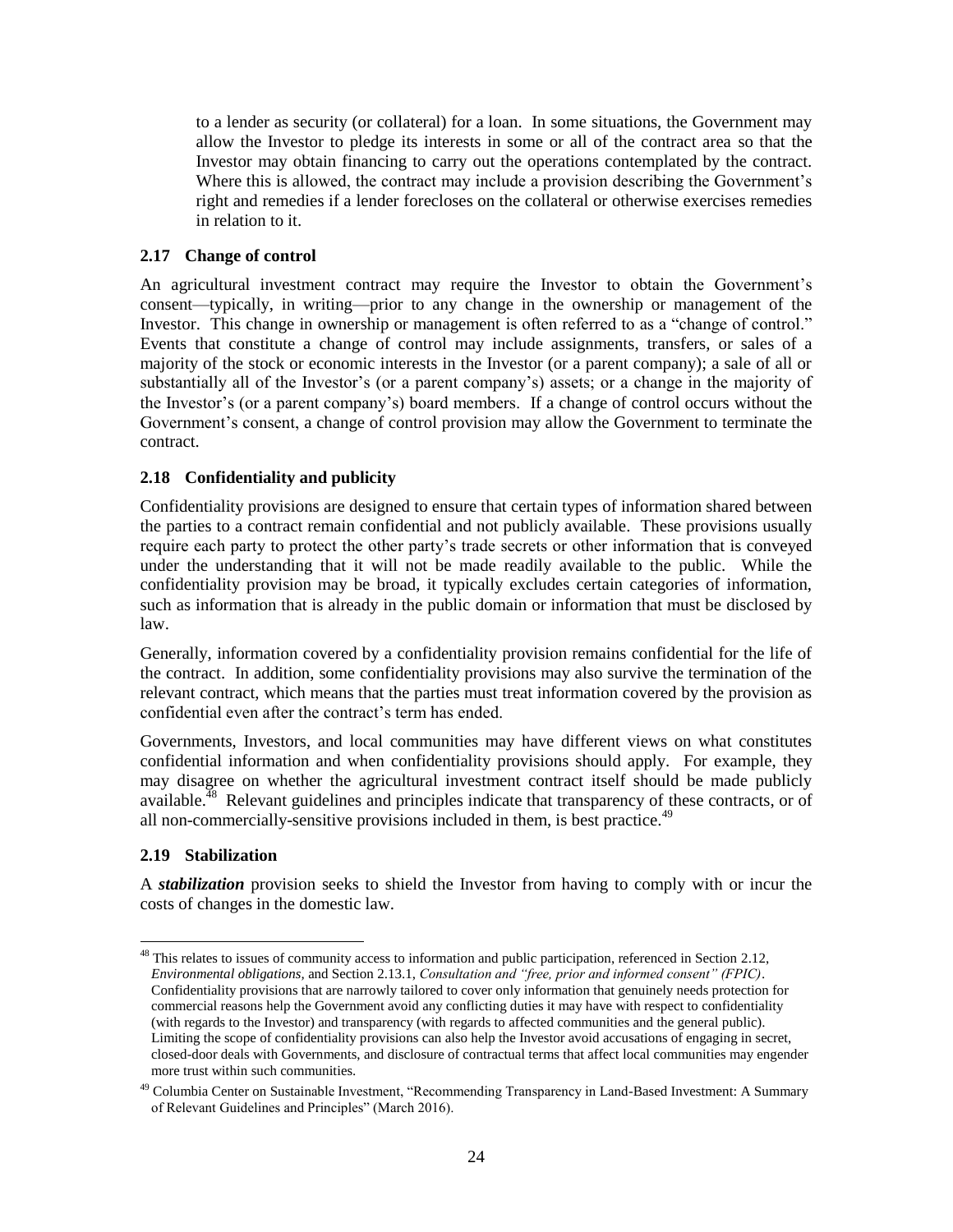Some stabilization provisions require the Government to refrain from doing certain things. For example, a provision might prohibit the Government from materially increasing taxes or royalties payable by the Investor under the contract. Other stabilization provisions exempt the Investor and its operations under the contract from compliance with laws or regulations adopted by the Government after the contract was executed, or require that the Investor be compensated for changes in the law affecting its investment.

Stabilization provisions can be grouped into five categories:

- 1. Intangibility provisions these provisions prohibit the Government from nationalizing the operations covered by the project or amending the contract without the Investor's consent.
- 2. Consistency provisions these provisions may be combined with another type of stabilization provision, and provide that legislation enacted by the Government will only apply to the Investor's operations under the contract if it is consistent with the contract.
- 3. Freezing provisions these provisions "freeze" the legislation and regulations affecting the Investor and its operations under the contract to those that existed at the date of the contract. Freezing provisions generally state that legislation and regulations enacted after the commencement of the contract will not apply unless the Investor agrees to be bound by them. Freezing provisions can be either "full freezing provisions," covering all laws concerning the operations under the contract or "limited freezing provisions," which only freeze some laws (for example, relevant tax laws).
- 4. Economic equilibrium provisions these provisions seek to ensure that the Investor is compensated for the costs of complying with any laws or regulations adopted after the contract begins. In contrast to freezing provisions, economic equilibrium provisions do not excuse the Investors from complying with the new laws or regulations. As with freezing provisions, economic equilibrium provisions may be either "full" or "limited." A full economic equilibrium provision protects the Investor against the economic consequences of all changes in legislation and regulations, whereas a limited economic equilibrium provision may only apply to certain laws and regulations, or may only be triggered if compliance costs exceed a certain amount.
- 5. Hybrid provisions these provisions contain some elements of freezing provisions and some elements of economic equilibrium provisions and generally require the Government to restore the Investor to the material position it was in before the law changed. This could be through compensation or a special exemption from the law.

Stabilization provisions can be controversial given their potential impact on sustainable development and human rights, particularly when the provision does not create exceptions for changes in law related to labor, human rights, health and safety, the environment, or other social issues. Some stabilization provisions will explicitly carve out such areas, while others are written to only cover limited fiscal issues.

#### **2.20 Dispute resolution**

 $\overline{a}$ 

A contract's dispute resolution provisions describe the mechanisms that the parties must use to resolve disputes that may arise under the contract. These provisions may require the parties to employ negotiation, mediation, arbitration,  $50$  or court proceedings.

 $50$  Arbitrations are often perceived as offering efficient dispute resolution processes and adjudicators with high levels of expertise regarding international investment law and transactions. However, arbitration may involve costs beyond the limited financial capability of the parties, particularly when arbitration proceedings are held outside of the host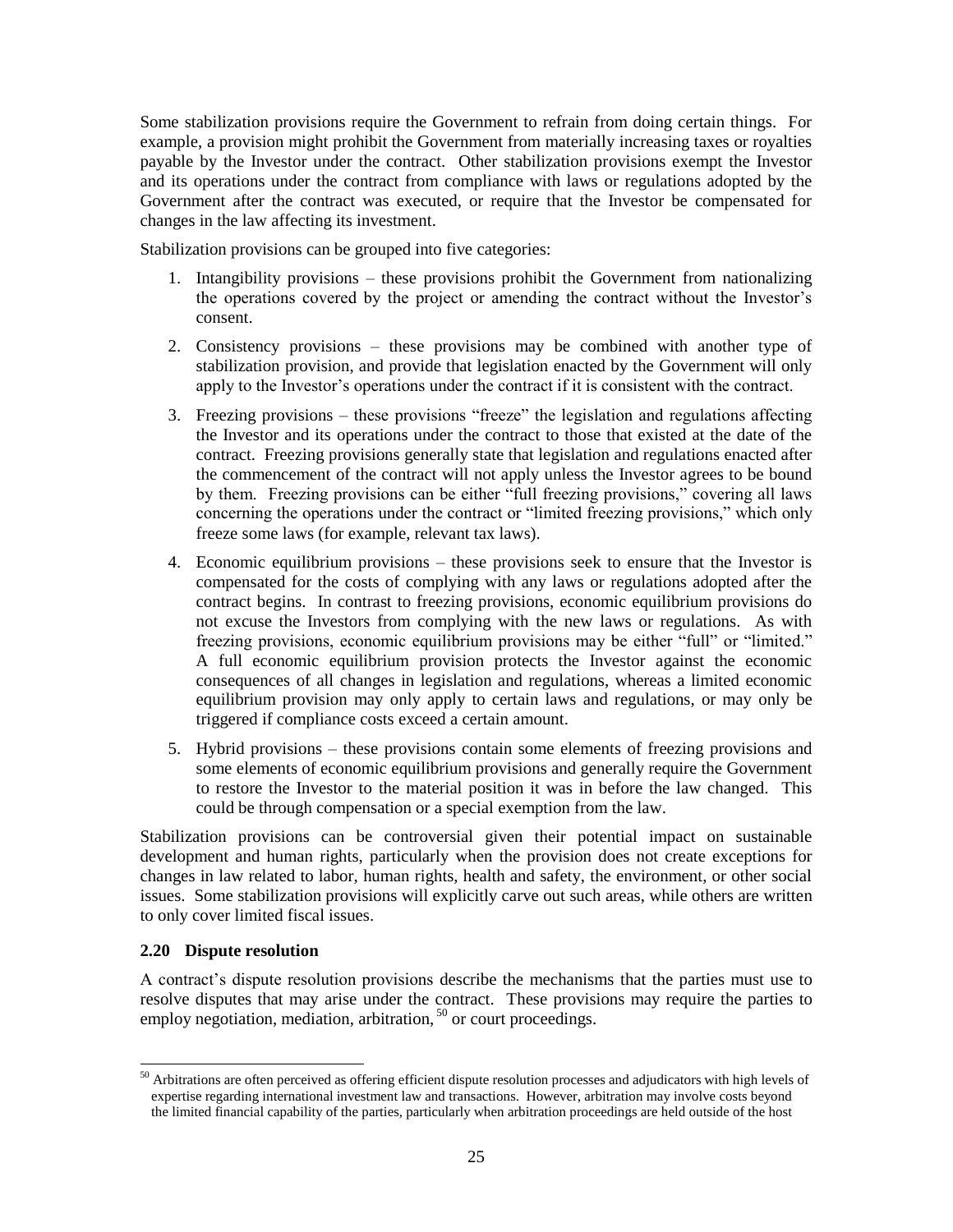Where parties wish to save costs and time or want to ensure the continuation of the contract, the dispute resolution provisions may require the parties to negotiate before resorting to outside mediation or arbitration. These provisions may also require the use of mediation by an independent experienced third person in order to help the parties identify the issues in dispute, explore the options for resolution, and attempt to reach agreement. Additionally, or alternatively, dispute resolution provisions may specify the use of arbitration where the parties want disputes to be finally resolved by an arbitral tribunal. Often, where this is the case, the contract will identify where the arbitration will be located, which set of arbitration rules will apply, and how arbitrators will be selected. Finally, if the parties wish to invoke the power of a court to determine the issues and remedies according to law, then dispute resolution provisions will require the parties to resolve disputes through court proceedings; typically, the contract will identify a specific court system (for instance, English courts) where the parties must bring their claims.

## **2.21 Force majeure**

**Force majeure** provisions are designed to apply when an event occurs that is outside the parties' control and that prevents one or both parties from performing their obligations under the contract.

There are two aspects to the operation of force majeure provisions:

- the definition of what counts as a force majeure event; and
- the operative provision that sets out the effect on the parties' rights and obligations if a force majeure event occurs.

The term "force majeure" does not have a universal definition, and is therefore open to interpretation by the courts of the relevant jurisdiction. For the avoidance of doubt, parties often clearly define what can constitute a force majeure event in the contract. Examples of potential force majeure events include strikes, war, civil unrest, epidemics, and extreme weather events. Often, force majeure provisions will take into account any potentially harmful situations that are more likely to arise in the particular country or region concerned.

If a party's obligations under an agricultural investment contract are rendered impossible to perform or are otherwise significantly affected by a force majeure event, then a party may rely on a force majeure provision as a defense to a claim that it has failed to fulfill its obligations under the contract. Parties may choose to specify the conditions for extension, suspension, or termination of the contract in the force majeure provision. For example, where a local land dispute occurs between an Investor and local communities, authorities may have the right to suspend the contract until the dispute has been resolved.

#### **2.22 Indemnification**

 $\overline{\phantom{a}}$ 

An indemnity is a contractual promise by one party to a contract to compensate for losses incurred by another party to the contract resulting from claims brought against the latter by a third party. Indemnities commonly cover losses arising from the following situations:

- breach of representation or warranty;

country. Additionally, arbitration panels are often unable to adequately address considerations relating to other interested or affected relevant stakeholders (such as impacted affected local communities), and confidentiality rules governing arbitration can severely limit the amount of information those stakeholders receive regarding resolution of the dispute. In order to mitigate these concerns, contracts may stipulate that arbitration be used by the parties only after they have attempted to resolve their dispute using available domestic dispute resolution processes. Where this is the case, resolution of disputes through domestic systems may result in stronger precedent and jurisprudence governing agricultural investments and contract law, as well as more transparent communication of information to all affected parties.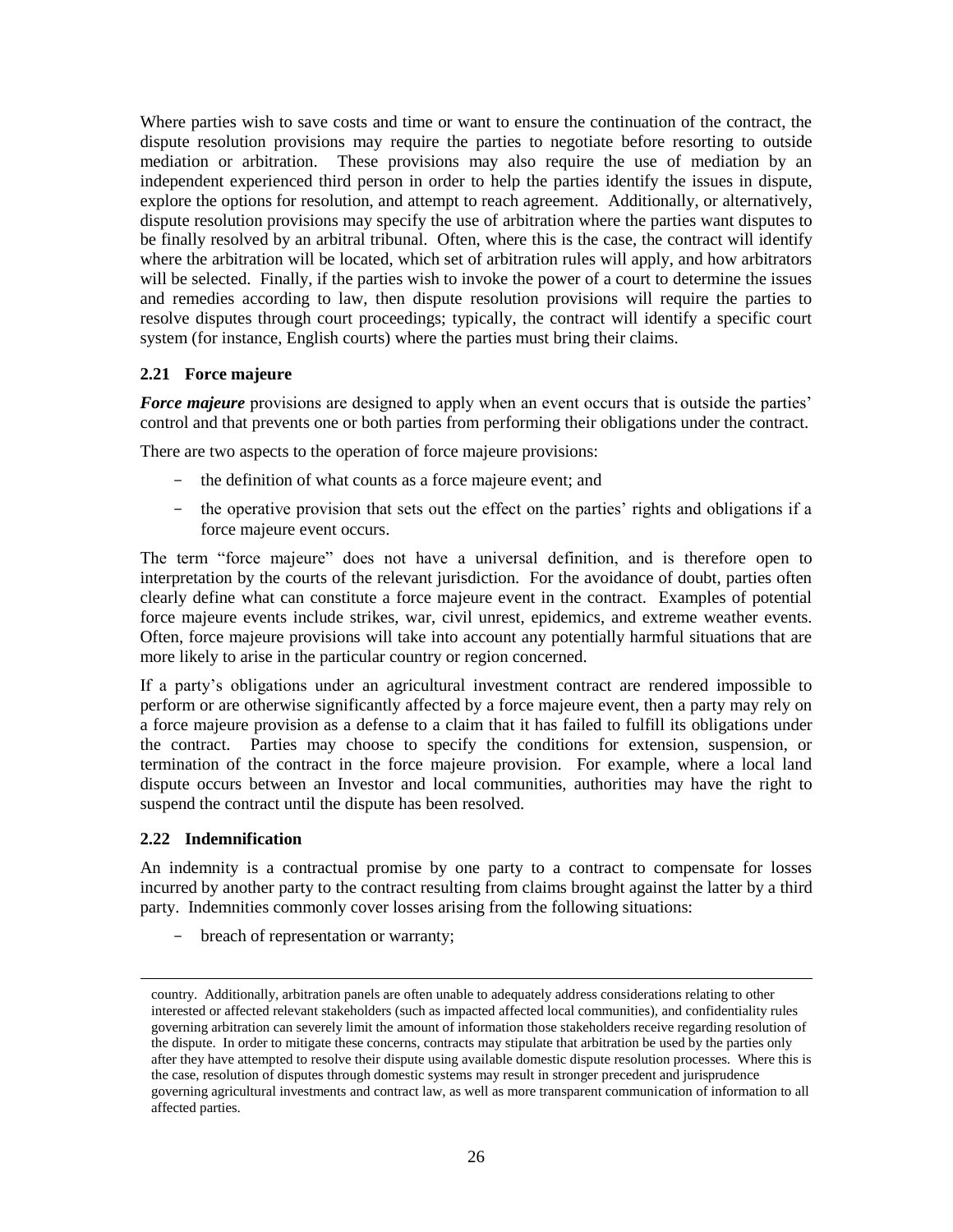- breach of other contractual obligations;
- violations of law;
- other losses incurred under specified conditions; and
- third party claims under specified conditions (for example, intellectual property infringement claims, product liability claims, or personal injury claims).

Agricultural investment contracts may feature reciprocal indemnities (meaning, indemnities running from each party to the other party) in relation to losses arising out of:

- negligence, carelessness, or willful misconduct by one party (often with the limitation that that negligence, carelessness, or willful misconduct, or the loss itself, must be connected in some way with the contract);
- accidents, damage to property, injury, or death suffered by any person occurring in or near the contract area and caused by the party giving the indemnity (or its employees or associated persons); and
- contractual breaches.

Some contracts include survival provisions, which identify certain provisions in the contract that will remain operative after expiration of the contract's term or early termination of the contract. These provisions may include indemnification obligations—if so, a party that agrees to indemnify another party for certain claims or liabilities that arise in connection with the contract may be obligated to indemnify the other party for claims and liabilities that arise after the project has concluded. In agricultural investments that involve high environmental risks, this may become relevant where environmental harms do not manifest until well after the project has come to a close. In such cases, if the Investor has agreed to indemnify the Government for liabilities arising from environmental harms (such as contamination of groundwater or adverse health impacts on communities), the Government may look to the Investor to settle liabilities for as long as the indemnification provision remains operative.

#### <span id="page-26-0"></span>**2.23 Termination**

Termination provisions allow one or both parties to end the contract prior to expiration of the term if certain events occur. These can include:

- Breach of contract. Typically, if a party fails to comply with the terms of an agreement but the breach is immaterial (meaning that it does not prevent the continuation of the entire contract), the other party will not have a right to terminate the contract. Rather, termination usually results from a material breach (a breach that goes to the heart of the contract and negatively affects the outcome of the entire agreement). Even in light of a material breach, a termination provision might require that the breaching party be given a chance to correct its actions within a set period of time. However, there may be bad acts (or repudiations) that will give rise to an immediate right of termination (for example, breach of confidentiality, breach of anti-corruption legislation, change of control, invasion of protected areas, or materially exceeding allowed levels of consumption). In addition to termination rights, material breaches can give rise to different types of remedies; for instance, the party in breach may have to pay money damages or rectify the breach.
- Frustration of the contract, which may occur when an event outside of the control of either party makes it impossible to fulfill some or all of the contractual obligations (for example, a sustained force majeure event).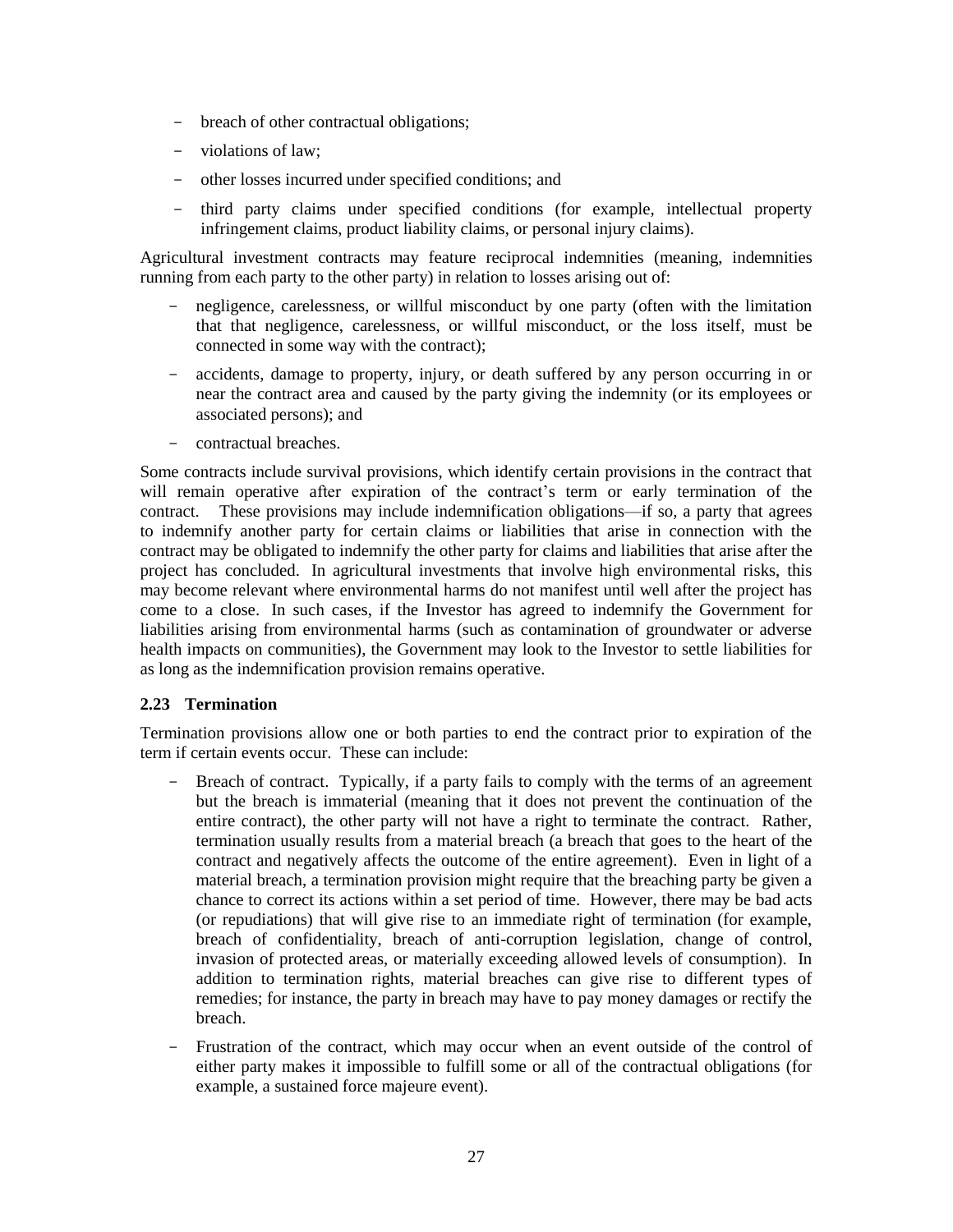- Failure to meet performance criteria, such as a requirement to meet minimum levels of production or to develop a certain percentage of the concession area. If the performance criteria are not met, the Government may have the right to terminate the contract, or restore a portion of the concession, unless the breaching party makes a compensation payment or otherwise remedies the breach.
- Bankruptcy. The termination provision may allow the Government to terminate the contract if the Investor commences bankruptcy, reorganization, or similar insolvency proceedings, or if any such proceedings are initiated against the Investor by a third party. If such proceedings are brought by a third party, the contract may only allow the Government to terminate if such proceedings have not been dismissed after a specified period of time.

Termination provisions may also provide for termination by agreement between the parties or by the payment of a termination fee by one party to the other. This fee may be on a sliding scale, so that terminating early in the term triggers a higher fee than termination closer to expiration of the term. Some termination provisions will set out how parties must give notice of their intention to terminate, or may describe the consequences of termination due to a breach of contract—these consequences may include the availability of restitution or liquidated damages for the nonbreaching party. These provisions often take into account any special laws or regulations around termination that exist in the relevant jurisdiction.

# **2.24 Disposition of assets**

Disposition of assets provisions describe the process by which the Investor will dispose of the project's assets upon termination of the contract. These provisions often distinguish between *movable assets* and *non-movable assets*.

Contracts often stipulate that all permanent non-movable tangible assets in the contact area that are not otherwise property of the Government will become the property of the Government without charge upon termination of the contract (for instance, rubber trees and oil palms are permanent non-movable tangible assets). In the event of a breach of contract by either party, the value of these non-movable assets may be taken into account when determining any award of damages. Regarding movable tangible assets of the Investor (for instance, machinery and tools), some contracts include provisions that provide the Government the first option to purchase any such assets that the Investor desires to sell.

# **2.25 Notice**

A notice provision states how the parties to a contract will communicate with each other (usually in written form). The notice provision works in conjunction with other provisions of the contract that specify the circumstances when notice is required (for example, notice of certain material events, such as investigations or lawsuits affecting a particular party and/or its operations). Notice provisions can be very important if relations between the parties deteriorate and litigation is contemplated, or when one party needs to serve an important notice (for example, a termination notice, or a notice of an environmental harm) on the other.

#### **2.26 Amendments; Periodic review**

Most agricultural investment contracts include an amendment provision, which states whether and under what circumstances the parties may amend the contract. Generally, this provision will state that the contract is the entire agreement between the parties, and that any amendments or modifications are null and void unless made in writing and signed by both parties.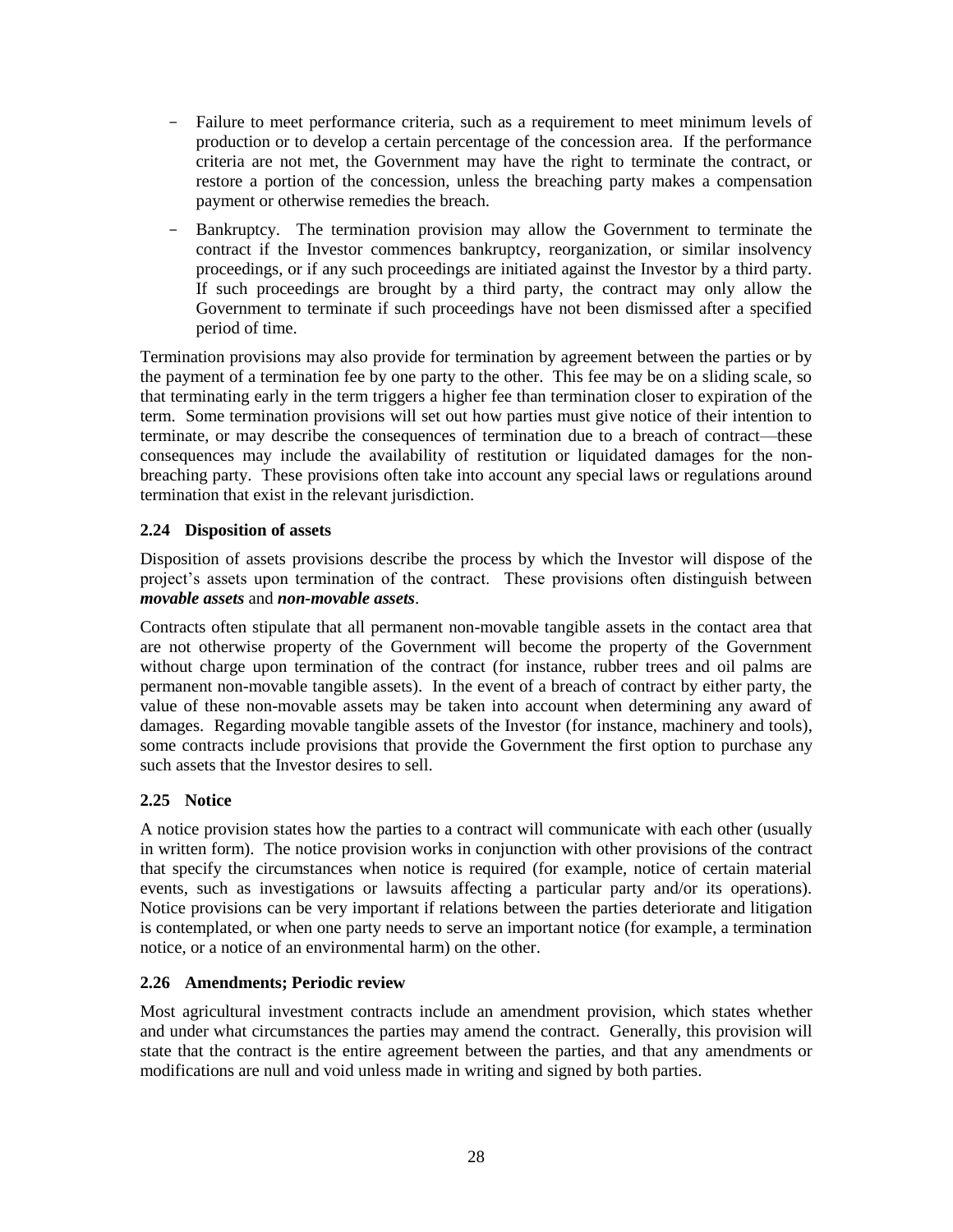Contracts may also include a provision permitting a periodic review of the contract's terms. A periodic review process provides a systematized means for the Investor and the Government to discuss proposed modifications to a contract and to amend the contract. This process may be triggered after a certain amount of time has passed (for instance, every five years), or when environmental, social, or economic circumstances arise that substantially alter the conditions and assumptions that the parties relied on when they entered into the contract (for instance, a dramatic downturn in relevant commodity prices).

## <span id="page-28-0"></span>**2.27 Governing law**

*Governing law* provisions enable the parties to specify the system of law that will apply to determine the rights and obligations of the parties, the interpretation of the contract, and the provision's effect if a dispute arises. In some jurisdictions, however, a court interpreting the contract may choose to disregard this choice, depending on how the provision is worded and relevant conflict-of-law principles.

Governing law provisions do not indicate how disputes are to be resolved, which is why parties often include a separate dispute resolution provision in the contract.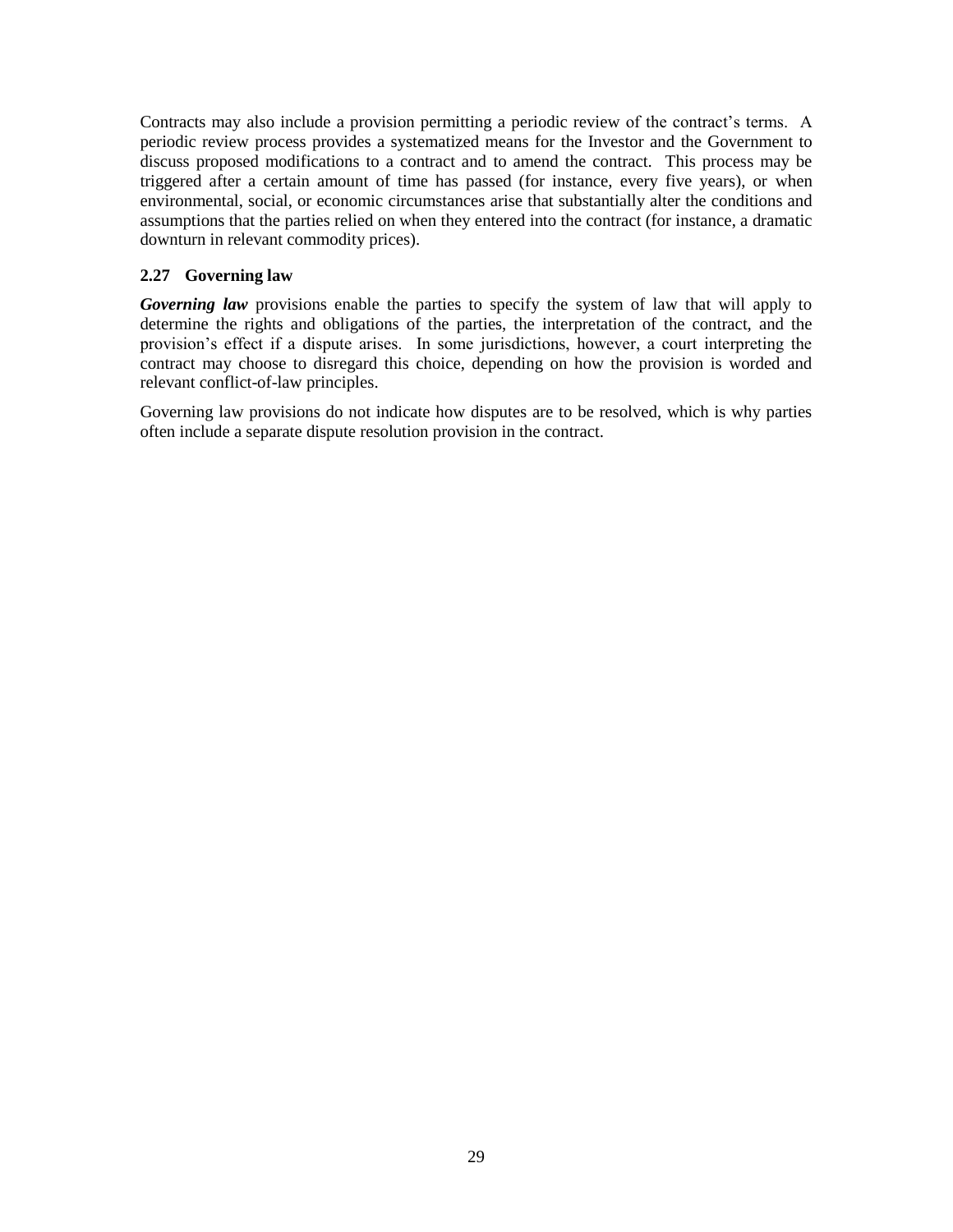# **3 GLOSSARY**

This Glossary provides basic explanations of certain legal and technical terms that appear in this Guide. While these terms may also appear in some agricultural investment contracts, each contract typically has its own set of defined terms, which will be tailored to the relevant agricultural investment and will differ from the definitions here. For this reason, it is important when reviewing any agricultural investment contract to refer to that contract's definitions section (as described in Section [2.1, Definitions\)](#page-6-0).

**Agricultural products:** Products derived or obtained as a result of agricultural activities, including crops and livestock, whether cultivated or not, as well as other products derived as a result of the processing of any of the above.

**Affiliate:** A legal person that, with respect to a second legal person, directly or indirectly controls, is controlled by, or is under common control with, that second legal person.

**Breach of contract:** A failure of a party to a contract to perform its obligations as set forth by the terms of such contract.

**Concession:** The grant of privileges by a government or controlling authority. In the context of agricultural investment contracts, it generally refers to the grant of rights to access a designated area of land and conduct agricultural activities on that land in order to make profit.

**Condition precedent:** A condition that one party to a contract is obliged to fulfill before another party to the contract is required to perform its own obligations under the contract.

**Contract area:** The area of land to which the agricultural investment contract applies.

**Customs duty:** A tax imposed on imports (and, sometimes, on exports) by the customs authorities of a country to raise state revenue, and/or to protect domestic industries from more efficient or predatory competitors from abroad. A customs duty is generally based on the value of goods or upon the weight, dimensions, or some other criteria of the item.

**Damages:** Monetary compensation that a court may order one contracting party to pay a second contracting party for loss or injury that the second party (or its property) suffers due to the fault or negligence of the first contracting party.

**Ecosystem services:** The benefits derived from ecosystems, including but not limited to: provisioning services (food and water), regulating services (climate and disease control), cultural services (spiritual and recreational use), and supporting services (nutrient recycling and crop pollination).

**Effective date:** The date upon which the contract takes effect. The effective date is frequently specified in the Definitions section of the contract and often refers to the point when all parties have signed the contract or when conditions precedent have been fulfilled.

**Enforceable legal rights:** Rights that are recognized by the law and can be enforced by law where necessary. If a legal person holds an enforceable legal right pursuant to the terms of a contract, the party obligated to respect that right pursuant to the contract can be forced or ordered to do so through a legal proceeding.

**Execute:** To make a document legal, binding, and enforceable by signature.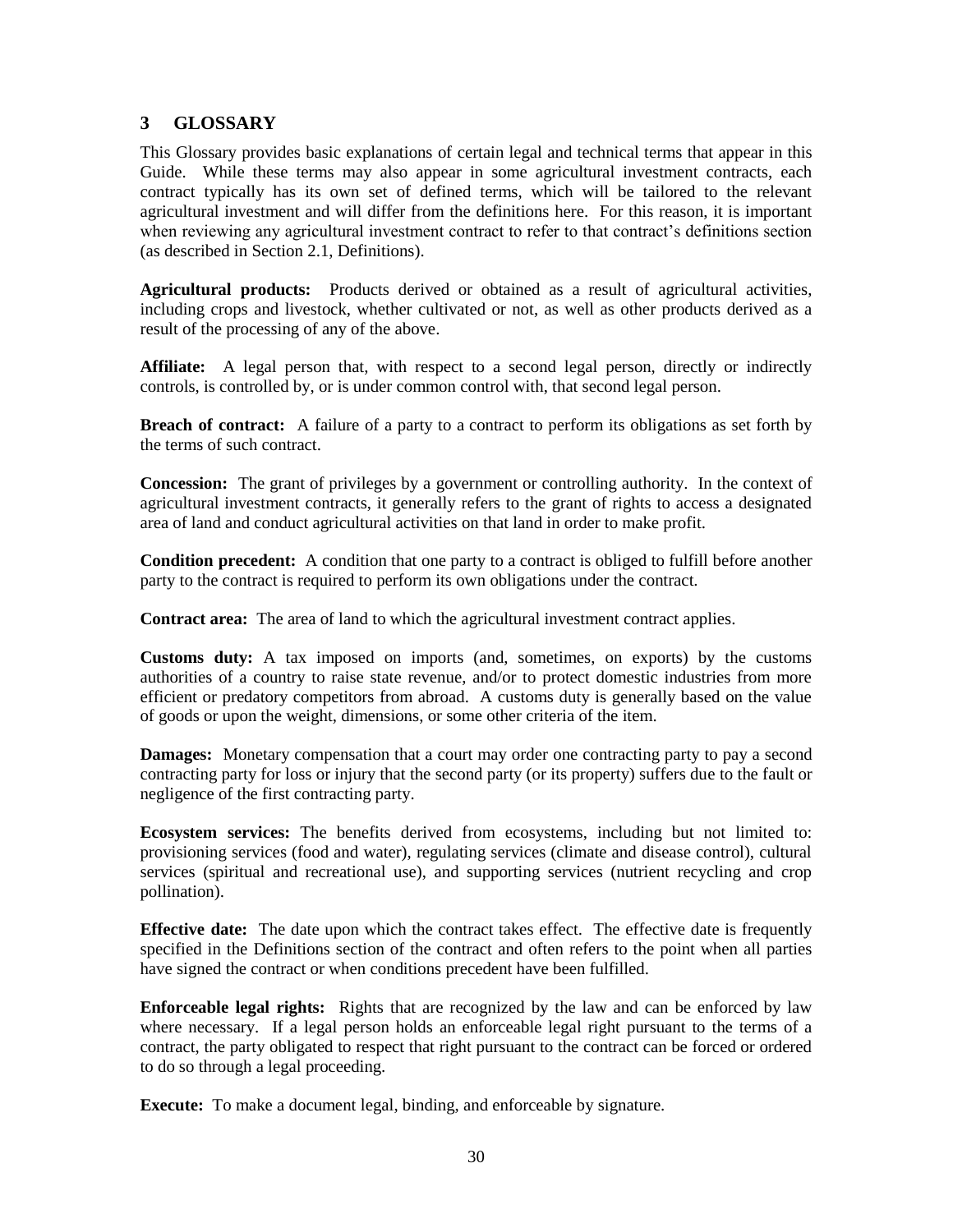**Export taxes:** A monetary charge imposed by the Government on goods or services that become payable when the goods leave the economic territory or when the services are delivered to nonresidents.

**Force majeure:** An event that produces a fundamentally different situation to that contemplated by the parties when entering the contract, rendering the contractual obligations incapable of being performed. War, natural disasters, blockades, and riots are often considered force majeure events. A force majeure provision suspends or removes liability when a force majeure event occurs. The suspension typically lasts for the duration of the event; however, a sustained force majeure vent may allow a contracting party to terminate the contract.

**Governing law:** The system of law designated by the parties to apply to the operation of the contract and any disputes arising from it.

**Home state:** The country in which an Investor is primarily based, headquartered, or incorporated (sometimes referred to as the home country).

Host state: The country in which an agricultural investment takes place (sometimes referred to as the host country).

**Infrastructure:** Basic physical and organizational structures and systems (for example, buildings, roads, water, and power supplies) required for the production of goods and services and the distribution of raw material and finished products.

**Jurisdiction:** The official power to interpret and apply the law, or to govern and legislate, which is granted to a formally constituted legal body, such as a court, or to a political leader. The term jurisdiction is also commonly used to refer to the geographical area over which such authority applies. (*See also* Section [2.27, Governing law.](#page-28-0))

Legal framework: A broad system of rules that governs and regulates decision-making, agreements, and laws within a given jurisdiction.

**Legal person:** A human or non-human entity—such as an individual, corporation, or recognized organization—that is treated as a person for limited legal purposes. Such entities have legal rights and are subject to legal obligations, meaning that they can sue and be sued, own property, and enter into contracts.

**Legislation:** A body of laws that has been promulgated by a governing body and that has effect over a given jurisdiction.

**Liability:** Legal responsibility for the consequences of a legal person's act or omission, enforceable by civil remedy or criminal punishment.

**Movable asset:** An asset that can be moved from one location to another.

**Non-movable asset:** An asset that cannot be moved from one location to another, or that cannot be moved without destroying or altering it.

**Non-tangible asset:** An asset that is not physical in nature. Common non-tangible assets include intellectual property (such as patents, trademarks, and copyrights), goodwill, and brand recognition.